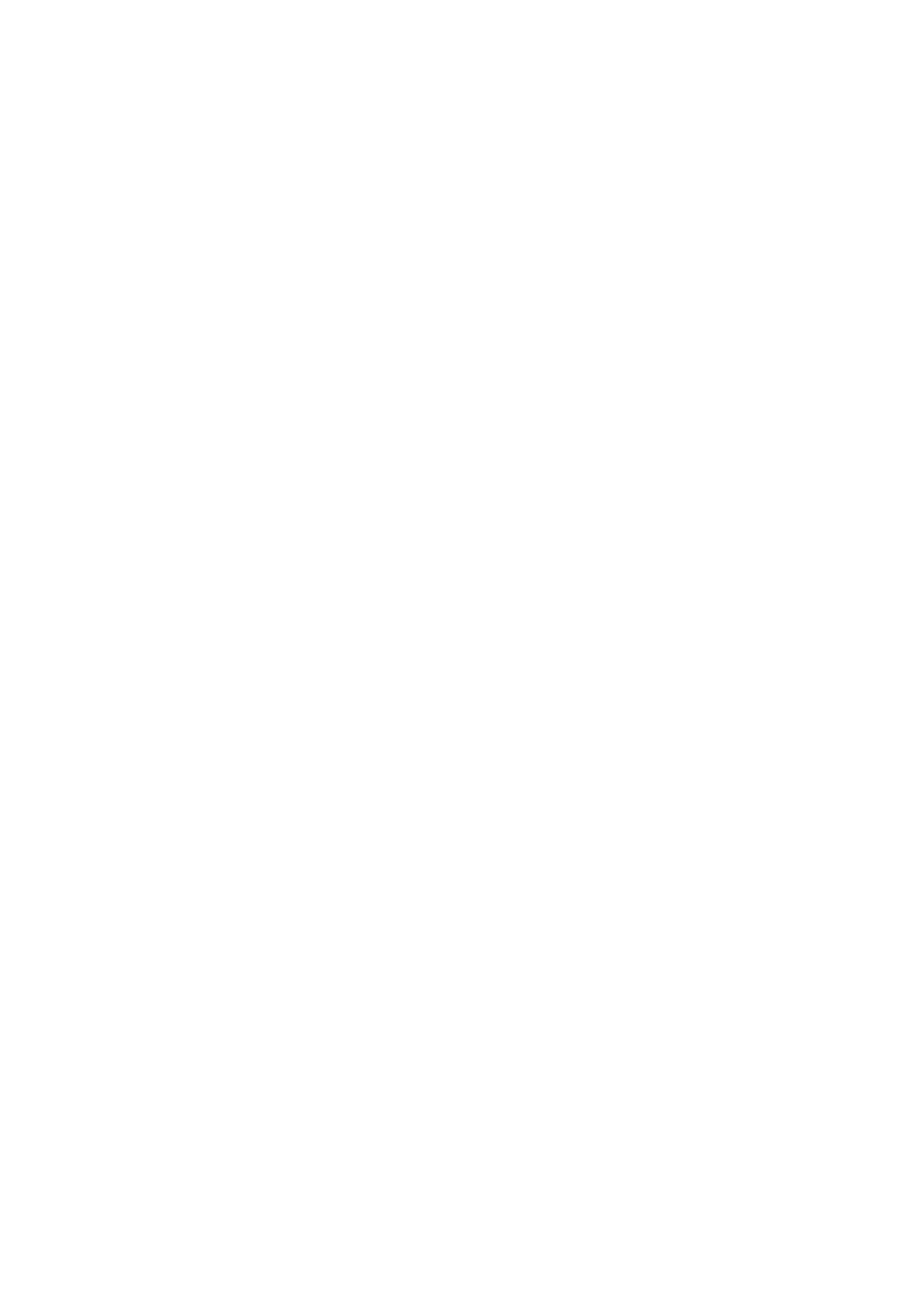# **Contents**

|                | Abbreviations used in this report | 3  |
|----------------|-----------------------------------|----|
| 1              | Executive summary                 | 5  |
| $\overline{2}$ | The debt management sector        | 10 |
| 3              | Scope, approach and related work  | 14 |
| 4              | Detailed findings                 | 17 |
|                | - Quality of advice               | 17 |
|                | - Transparency and disclosure     | 28 |
|                | - Cross selling and incentives    | 30 |
|                | - Systems and controls            | 32 |
| 5              | Outcomes and next steps           | 36 |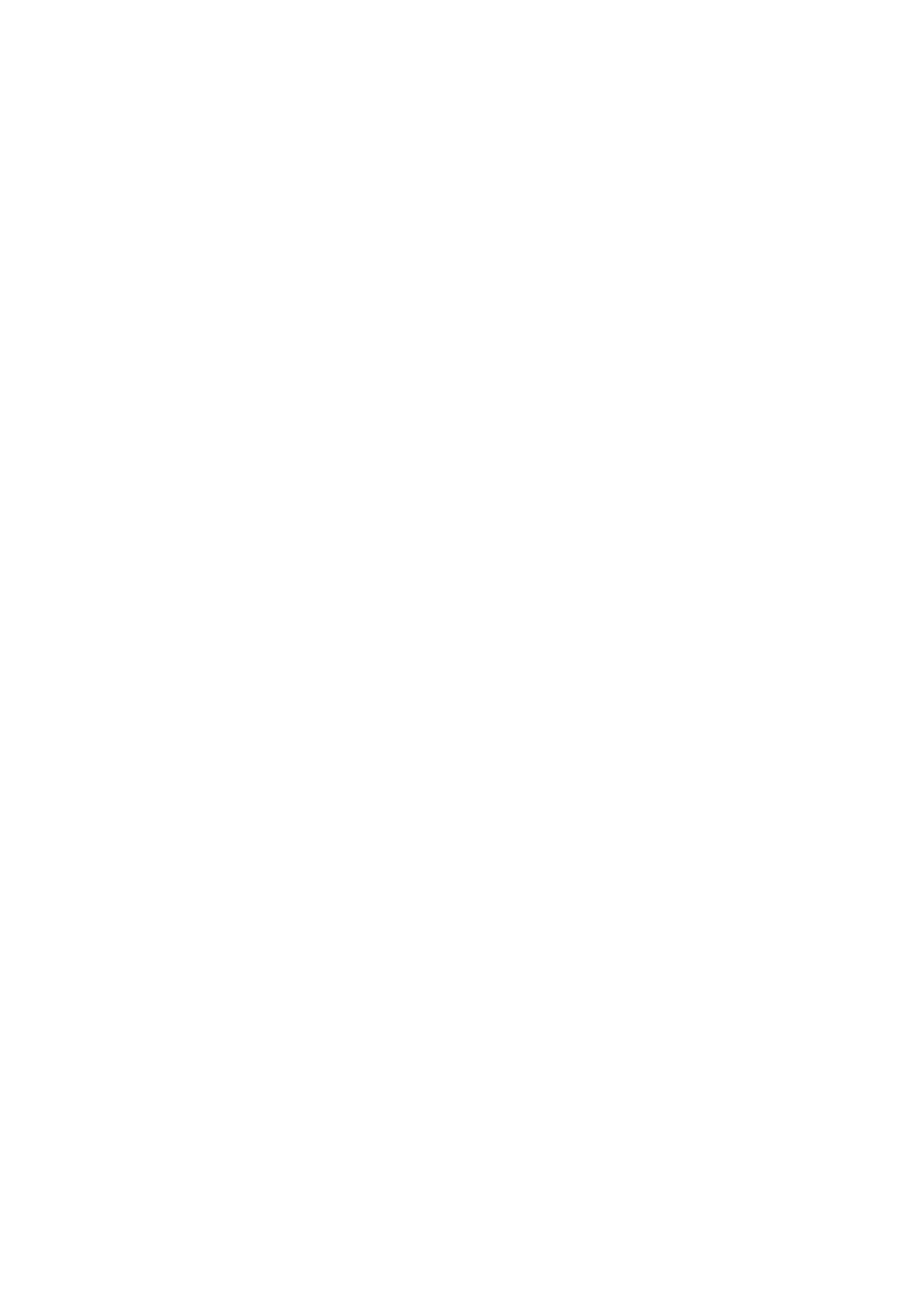# **Abbreviations used in this paper**

| <b>CASS</b>  | Client Assets Sourcebook (FCA Handbook)                             |  |
|--------------|---------------------------------------------------------------------|--|
| <b>CONC</b>  | Consumer Credit Sourcebook (FCA Handbook)                           |  |
| <b>COND</b>  | Threshold Conditions (FCA Handbook)                                 |  |
| <b>DAS</b>   | Debt Arrangement Scheme                                             |  |
| <b>DMP</b>   | Debt Management Plan                                                |  |
| <b>DISP</b>  | Dispute Resolution: Complaints (FCA Handbook)                       |  |
| <b>DPP</b>   | Debt Payment Programme (as part of DAS)                             |  |
| <b>FCA</b>   | Financial Conduct Authority                                         |  |
| <b>FSMA</b>  | Financial Services and Markets Act 2000                             |  |
| <b>GEN</b>   | General Provisions (FCA Handbook)                                   |  |
| <b>HCSTC</b> | High-cost short-term credit                                         |  |
| ΜI           | Management information                                              |  |
| <b>OFT</b>   | Office of Fair Trading                                              |  |
| <b>LILA</b>  | Low Income Low Asset process (sequestration)                        |  |
| <b>MAP</b>   | Minimal Asset Process (sequestration)                               |  |
| <b>MAS</b>   | Money Advice Service                                                |  |
| <b>PPI</b>   | Payment Protection Insurance                                        |  |
| <b>PRIN</b>  | Principles for Businesses (FCA Handbook)                            |  |
| QA           | Quality Assurance                                                   |  |
| <b>SYSC</b>  | Senior Management Arrangements, Systems and Controls (FCA Handbook) |  |
| <b>UTCCR</b> | Unfair Terms in Consumer Contracts Regulations 1999                 |  |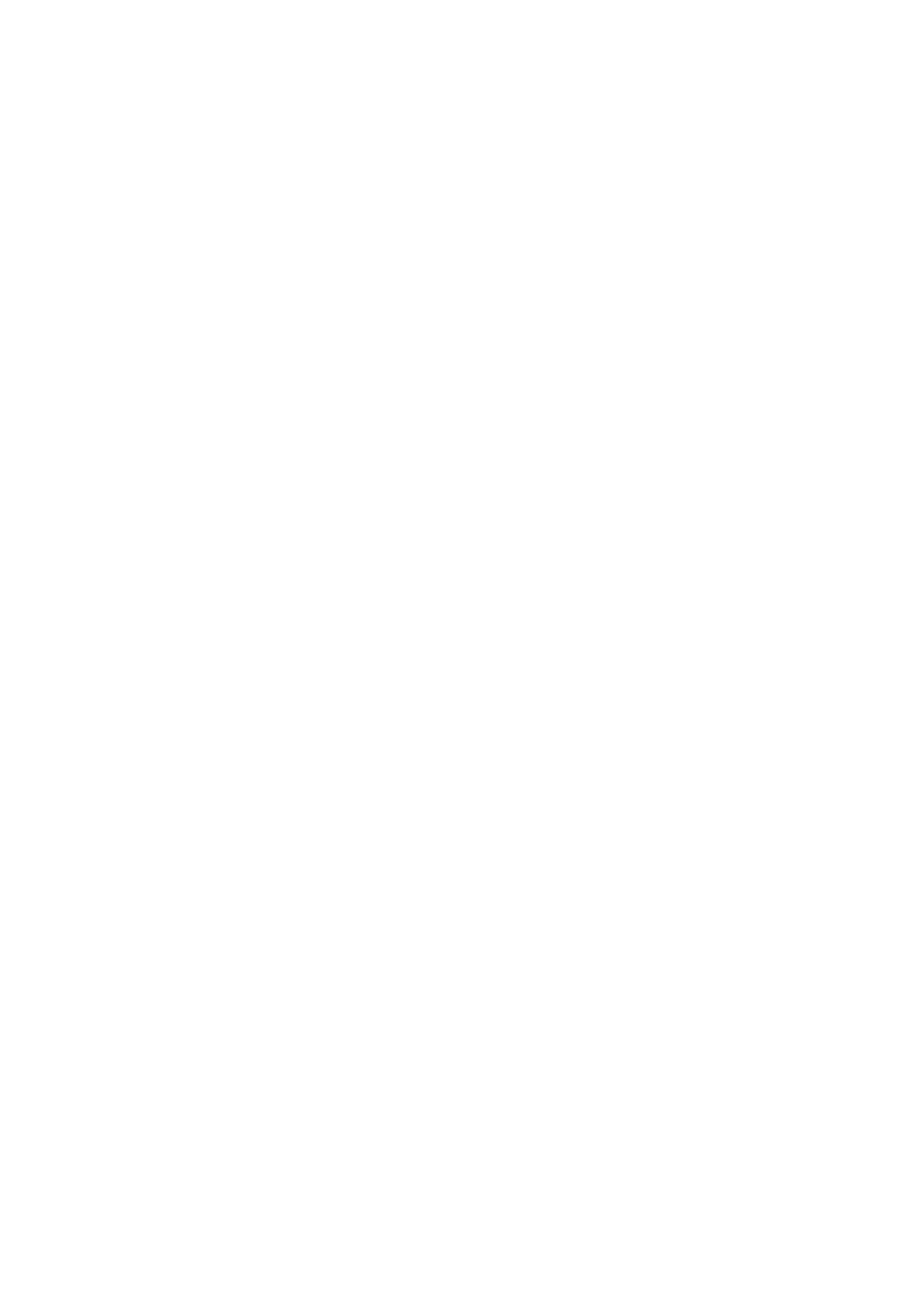# **1. Executive summary**

#### **Background**

- **1.1** We took over regulatory responsibility for consumer credit in April 2014, with a mandate to improve outcomes for consumers. As part of our supervisory role, we undertake thematic reviews to assess current or emerging risks relating to an issue or product across a number of firms within a sector or market.
- **1.2** This is our second thematic review into the consumer credit market the first looked at how payday lenders and other high-cost short-term credit (HCSTC) providers collect debts and treat borrowers who experience financial difficulty.<sup>1</sup>
- **1.3** Debt management firms that meet our standards can help consumers who are struggling to repay their debts and, so, can provide an important service. Individuals trying to deal with problem debt, however, can be amongst the most vulnerable in society and can be prey to firms that do not have customers' best interests at heart and do not treat them fairly.
- **1.4** There are many types of organisation that provide debt management services. Some charge customers a fee for their services, whereas others are free to customers – but are funded by other means. Firms operating in this sector include for-profit firms (which typically charge customers a fee for their services, but can also be funded by creditors) and not-for-profit organisations (such as charities).
- **1.5** There are also a wide range of different debt solutions available to customers and these vary across the UK. We do not regulate advice on all of these. The Insolvency Service (for England and Wales), the Accountant in Bankruptcy (for Scotland) and the Department of Enterprise, Trade and Investment Northern Ireland - as well as the Money Advice Service – play key roles in this sector.
- **1.6** For the activities that we regulate firms should have been complying with our rules since 1 April 2014. In September 2014, we reiterated that debt management firms must 'raise their game' as the results of our supervisory work demonstrated significant non-compliance with our consumer credit rules.<sup>2</sup>
- **1.7** We consider that debt management is one of the highest risk activities in consumer credit, our concerns include that:
	- **•** Customers are not sufficiently made aware of the nature of the service being offered to them – including any fees they are required to pay. This includes customers not being made aware that help in managing debt is available free of charge from various sources.

<sup>1</sup> [www.fca.org.uk/news/tr15-03-arrears-and-forbearance-in-high-cost-short-term-credit](http://www.fca.org.uk/news/tr15-03-arrears-and-forbearance-in-high-cost-short-term-credit)

<sup>2</sup> [www.fca.org.uk/news/debt-management-firms-must-raise-their-game](https://www.fca.org.uk/news/debt-management-firms-must-raise-their-game)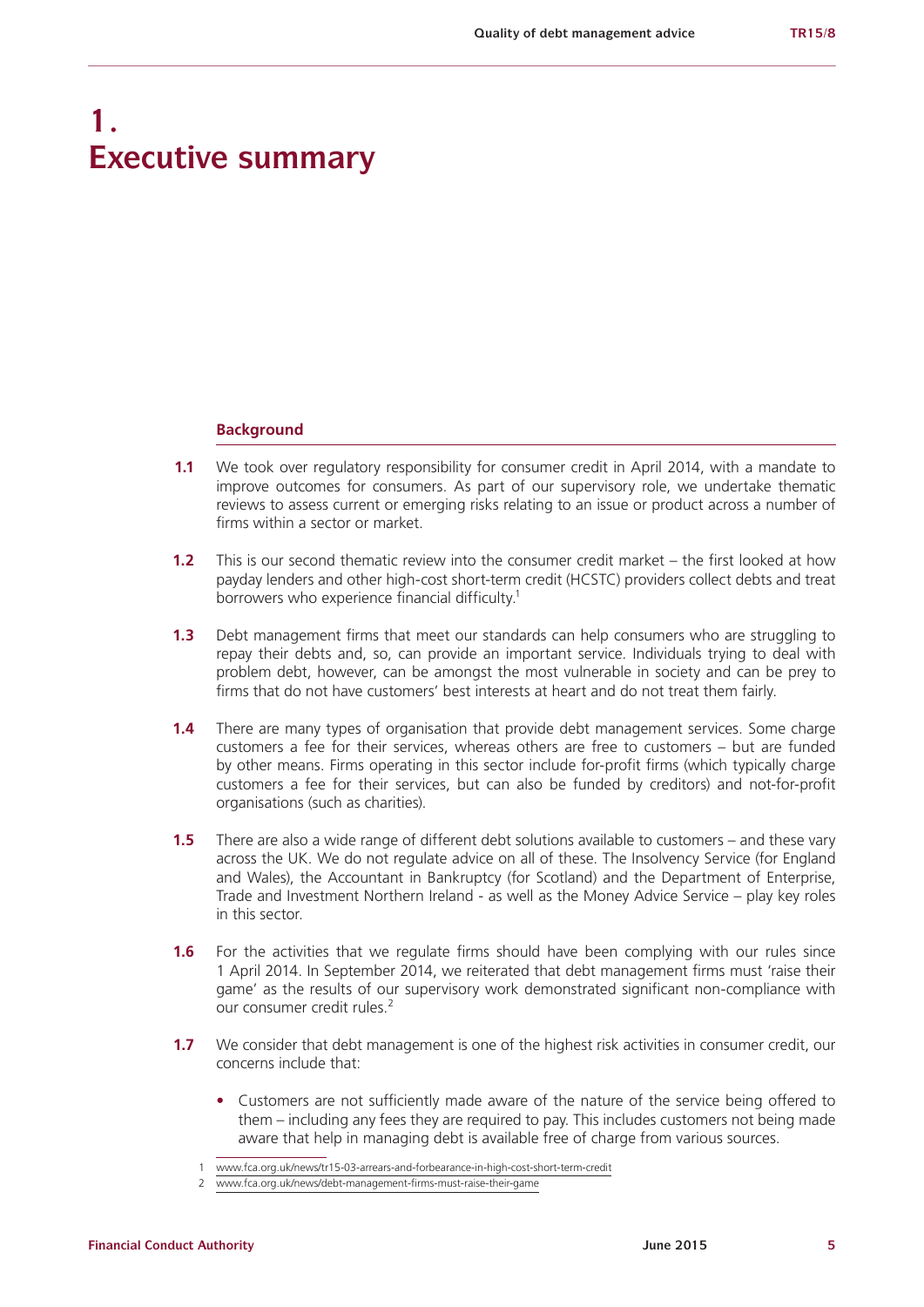- **•** Debt advice provided may not be in the customer's best interests and that recommended debt solutions are not suitable, affordable and sustainable.
- **•** Customers are recommended or sold additional products and services (such as fee-charging bank accounts, insurance products etc.) that may not be suitable or in their best interests.
- **•** The nature and level of fees charged by some fee-charging debt management firms is such that they affect customers' ability to make significant repayments towards their debts.
- **•** Firms do not market themselves in a manner that is clear, fair and not misleading. This includes using misleading trading names which imply that services are free (when they are not) or have some form of government or charity backing or status.
- **•** Client money is not adequately protected, accounted for or passed to creditors in a timely manner.
- **1.8** Our thematic review focused on certain specific concerns in the debt management sector, as outlined below. We have previously outlined other areas where firms need to improve, and we continue to address these using the variety of regulatory tools available to us. Section 3 provides further information on the other work we are doing to secure protection for consumers using services in this sector.
- **1.9** The purpose of our review is to assess the level of compliance with our existing rules most of which are based on the Office of Fair Trading's (OFT) former Debt Management Guidance. It does not establish any new standards or expectations.
- **1.10** All firms that held an OFT Consumer Credit Licence must apply for FCA authorisation. Existing for-profit debt management firms must now have applied for authorisation if they wish to continue to provide FCA-regulated services. Individual firms must demonstrate to us that they meet our threshold conditions (COND) and other rules, and have customers' interests at the heart of their business, in order to be granted authorisation.
- **1.11** Consumers often use the services of debt management firms when they are at their most desperate. They need to be confident that they are getting the help they need and are being treated fairly.
- **1.12** The FCA is not alone in seeking better outcomes for consumers in debt various initiatives are underway across the wider sector. We are committed to delivering a debt management sector that works in the interests of consumers and will work in partnership with other stakeholders to help deliver this.
- **1.13** This report summarises the findings from our thematic review, gives an overview of other work we are conducting and highlights the actions we are taking to secure greater protection and support for consumers.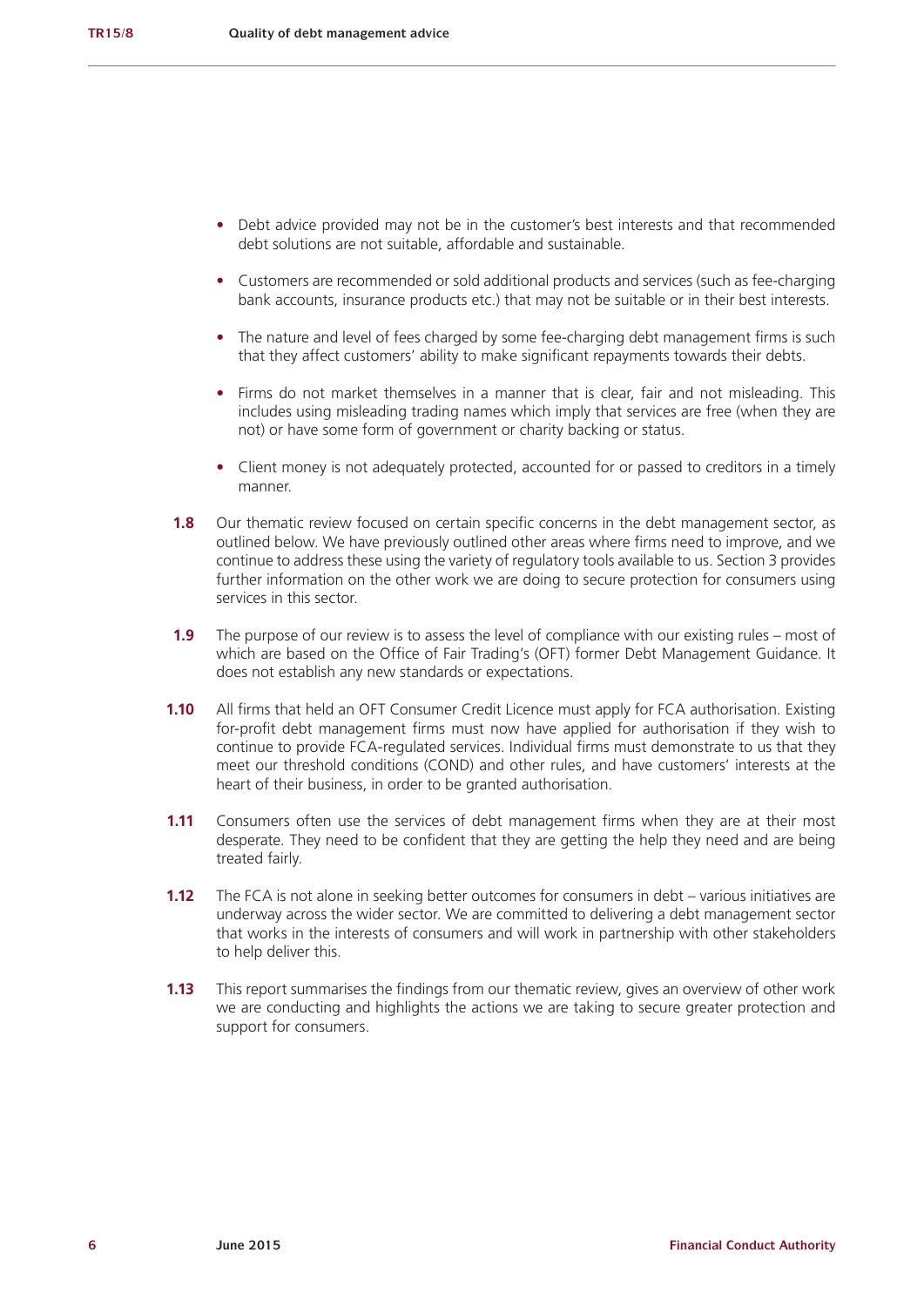#### **Scope and approach**

- **1.14** Our review focused on the core service offered by debt management firms the advice they provide. The scope of this project covered:
	- **•** Quality of advice: assessing whether debt advice was suitable, in the customer's best interests and that recommended debt solutions were appropriate and sustainable.<sup>3</sup>
	- **•** Transparency and disclosure: assessing whether customers received clear, fair and not misleading information (including the 'small print') to enable them to make informed decisions relating to dealing with their debts. This included whether customers were informed about the availability of free advice.
	- **•** Cross selling and incentives: assessing whether additional products that were recommended or sold by debt management firms were of value and in the best interests of the customer. We also considered whether staff incentive schemes influenced the sale of those products or the quality of debt advice provided.
	- **•** Systems and controls relating to debt advice: firms need effective systems and controls in place to ensure that customers receive appropriate advice. We assessed key controls such as quality assurance, management information and compliance arrangements.
- **1.15** This review used a sample of eight firms of varying sizes and business models to assess the quality of advice provided across the debt management sector. Our sample included firms that charge fees to customers and also those that provide their services free of charge.
- **1.16** The review process included the assessment of individual advice cases, the review of documentation (including internal processes, customer-facing documentation and management information) and visits to firms (which included interviews and live observations).

#### **Key findings**

- **1.17** We found that the firms in our sample had fallen short of the standards we expect.
- **1.18** We found that:
	- **•** The quality of advice provided by the fee-charging debt management firms in our sample was of an unacceptably low standard. Firms were not assessing customers' financial circumstances reasonably and this could result in a solution being recommended that was not suitable.
	- **•** The various debt solutions available to customers were not adequately explored in the advice process. This was particularly the case where a potential solution would result in little, or no, remuneration for the firm and for customers in Scotland who were recommended debt management plans.
	- **•** Advice provided by the 'free to customer' debt management firms in our sample was generally of a higher standard. These firms exhibited fewer of the more significant failings seen in the fee-charging firms, but, there was still scope for material improvements.

<sup>3</sup> Where a debt solution involves a debt repayment offer to lenders, the offer should be realistic and sustainable.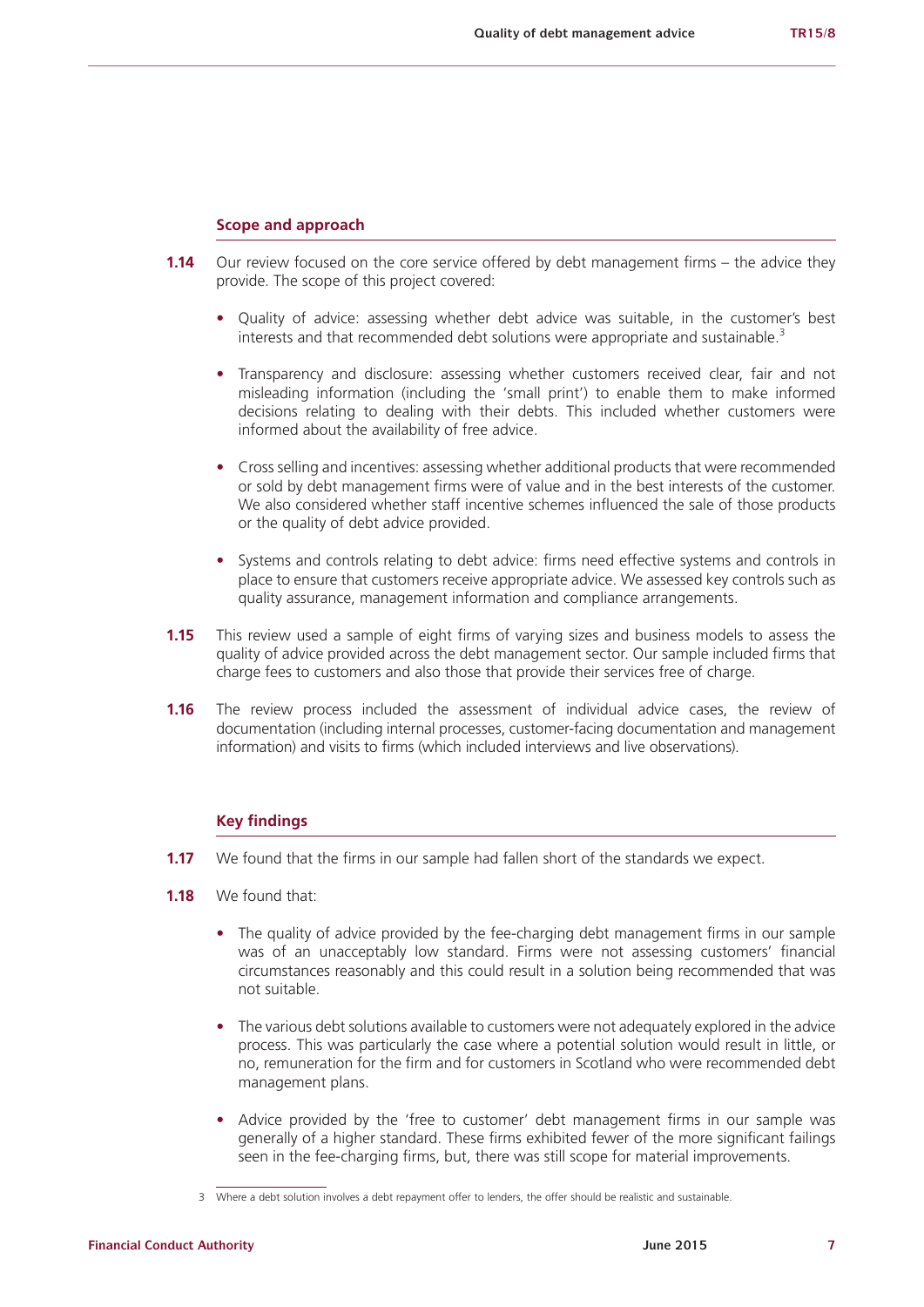- Information about the availability of free advice was either not provided, was not sufficiently prominent or was biased against, or derogatory about, the free sector.
- Debt management firms were not adequately considering the suitability, or appropriateness, of additional products that they were offering the customer.
- **•** Some firms lacked the fundamental regulatory infrastructure needed to manage the risk of providing unsuitable advice. This included deficiencies in compliance resources, management information and quality assurance arrangements. All of the firms in our sample were, to varying degrees, still developing their control frameworks even though our SYSC rules applied from April 2014.<sup>4</sup>

# **Outcomes from our review**

- **1.19** Our findings were very disappointing and have reaffirmed our view that poor debt management firms pose a high risk to consumers (particularly those in vulnerable circumstances) and, accordingly, to our objective to protect them.
- **1.20** Considering this, we are taking, or have taken, the following action:
	- **•** We provided prompt feedback to our sample firms on areas that they needed to address. We agreed with one firm that it would cease taking on new business while it substantially changed its processes for assessing customers' financial circumstances.
	- We have required that wider past business reviews are undertaken in five debt management firms. These are being overseen by skilled persons appointed under s166 of FSMA – where the cost is borne by the firm. Two further firms are also undertaking more focused reviews of specific types of advice cases. All of these reviews will involve providing redress to customers if they have lost out.
	- **•** Considering the significant failings, we have already undertaken further supervisory work on some additional debt management firms that were not part of our original sample.

#### **Next steps**

- **1.21** Our review was in-depth and focused on assessing the quality of advice provided by a sample of firms (of varying types) in the debt management sector. We are now undertaking a broader assessment – on a firm by firm basis – as to whether each individual firm meets the standard to be FCA authorised.
- **1.22** For those firms that are successful in obtaining authorisation, we will continue to focus on the quality of debt management advice as part of ongoing supervisory work. We will seek to ensure that the improvements we have required are maintained and that all firms are providing advice to an appropriate standard.

<sup>4</sup> Senior Management Arrangements, Systems & Controls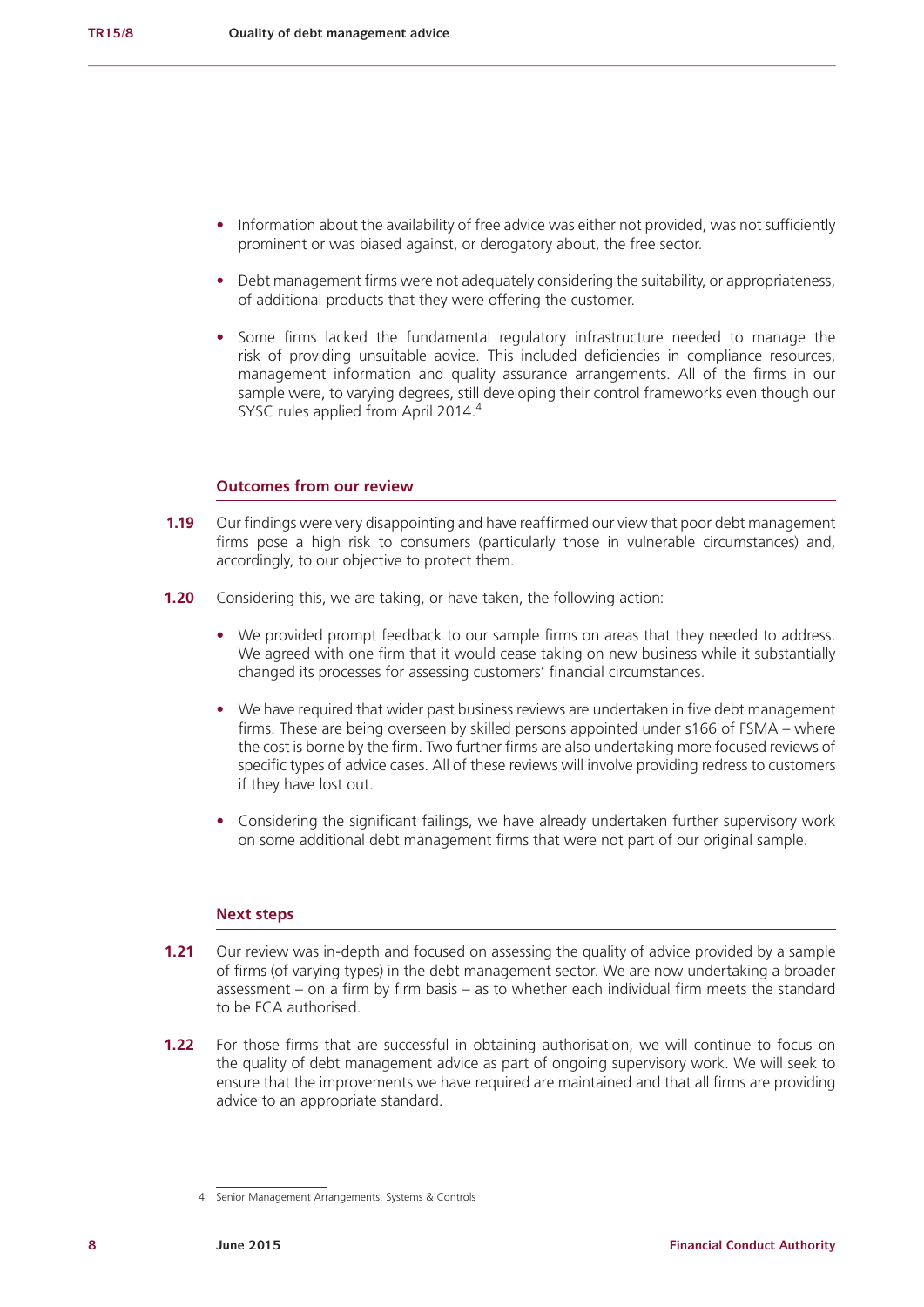**1.23** We welcome the recommendations relating to debt advice made by the 'Review of the Money Advice Service' undertaken by Christine Farnish<sup>5</sup> and also the previous Government's response<sup>6</sup> which commits to a review of the legal framework for debt administration. As we have previously announced, we look forward to working in partnership with other organisations, including the Money Advice Service and Government, to improve outcomes for those consumers who are struggling with debt.

# **Who should read this report?**

**1.24** This report will interest firms operating, or considering operating, in the debt management sector and trade bodies representing these firms. It will also interest the organisations that represent consumer interests.

<sup>5</sup> [www.fca.org.uk/your-fca/documents/john-griffith-jones-mas](http://www.fca.org.uk/your-fca/documents/john-griffith-jones-mas)

<sup>6</sup> [www.gov.uk/government/publications/governments-response-to-the-independent-review-of-the-money-advice-service](https://www.gov.uk/government/publications/governments-response-to-the-independent-review-of-the-money-advice-service)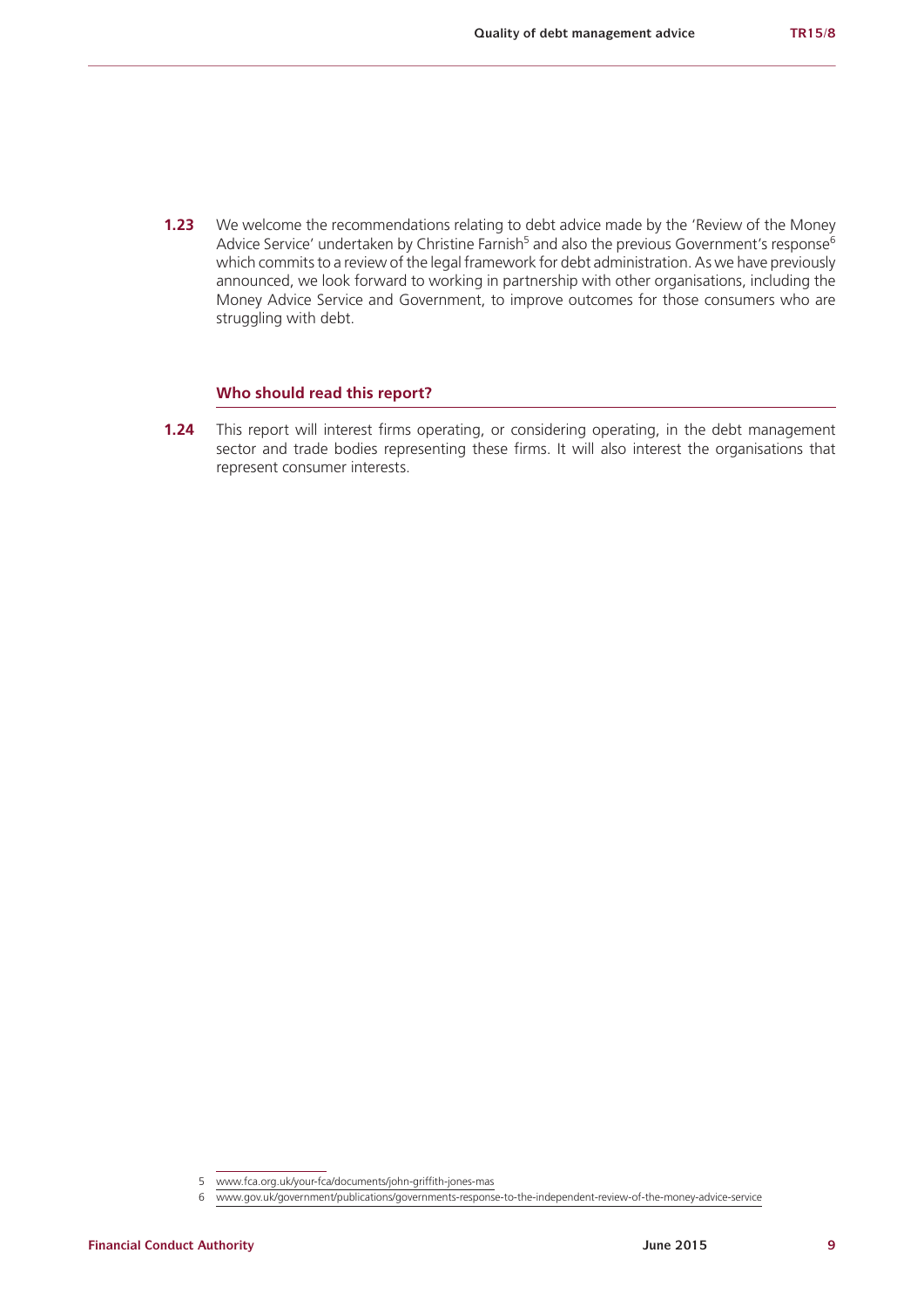# **2. The debt management sector**

#### **Consumers**

- **2.1** Debt management customers often have multiple debts ranging from credit cards, loans and catalogue debt to priority debts such as utility bills, rent and council tax that are no longer manageable.<sup>7</sup>
- **2.2** The consumers of debt management services are often at their most desperate when they seek help with their debts. It is generally accepted that consumers usually seek help with debt too late. The trigger for seeking help is often when a critical event occurs, such as a visit from a bailiff, the arrival of a Court summons or simply when the increasing contact from creditors (including phone calls and text messages) becomes personally overwhelming.
- **2.3** Sometimes customers are not actually seeking debt management services when they first come into contact with a debt management firm. They may be looking for other products or services (e.g. loans) but are contacted by a debt management firm following, for example, being declined a loan (the customer's details having been sold to the debt management firm by a third party, such as the loan provider).
- **2.4** Our work on consumer vulnerability<sup>8</sup> identifies over-indebtedness as a risk factor for vulnerability. Consumers in debt often also exhibit other risk factors we identify (such as job loss, divorce or ill-health) because these can be a cause of debt problems.
- **2.5** This vulnerability can lead to a number of poor outcomes. Customers are very unlikely to 'shop around' for help with debt. They are more likely to engage with the first organisation they contact (or that contacts them) and that offers the prospect of 'making the problem go away'. As such, debt management is a 'distress purchase' with customers often more focused on dealing with the symptoms of over-indebtedness (e.g. persistent contact from creditors) rather than dealing with the actual debt itself.
- **2.6** Once engaged with a debt management firm that offers the prospect of help, customers can be susceptible to influence or may make choices that are not in their best interests. For example, they may feel the need to prove their 'eligibility' for the firm's service (like they would with a loan) and may commit to a budget plan that is not actually sustainable.
- **2.7** Customers may also be sold additional products such as fee-charging bank accounts or insurance products. Our work indicates that some customers may buy these products because they are predominately focused on the core proposition and feel the purchase of any secondary products is 'part of the package' when obtaining help with their debts.

<sup>7</sup> [www.fca.org.uk/firms/firm-types/consumer-credit/consumer-credit-research/debt-management](https://www.fca.org.uk/firms/firm-types/consumer-credit/consumer-credit-research/debt-management)

<sup>8</sup> [www.fca.org.uk/your-fca/documents/occasional-papers/occasional-paper-8](http://www.fca.org.uk/your-fca/documents/occasional-papers/occasional-paper-8)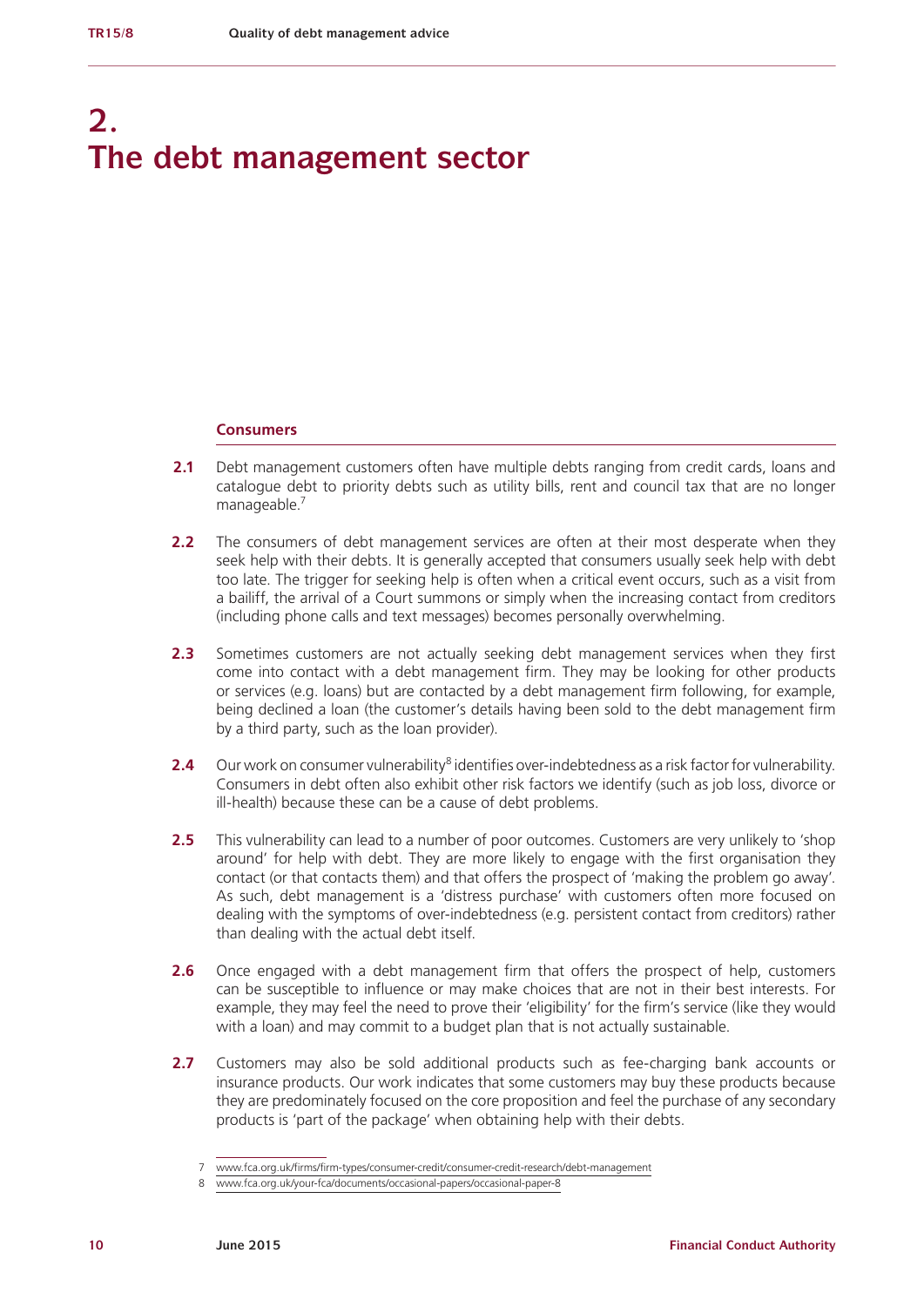#### **Debt management firms**

- **2.8** There are a wide range of organisations that provide consumers with help and advice on debt issues. These services can include help with budgeting, legal advice etc. through to full debt management services.
- **2.9** Our review focused on those firms that provide debt management services (i.e. they negotiate with creditors on behalf of debtors and act as a conduit for payments between them).<sup>9</sup>
- **2.10** Debt management services can be provided by varying types of organisations including commercial firms (seeking a profit) and not-for-profit bodies such as charities. For this report we have used the term 'debt management firms' to cover the range of operators in this market.
- **2.11** Debt management firms can be funded in varying ways:
	- **•** Firms that charge customers a fee for their services. This can be in various forms, but is often a percentage of the customer's disposable income (the surplus they have available to put towards their non-priority debts).

In this report we have used the term 'fee-charging debt management firms' to cover these firms.

- **•** Firms (which can be for-profit or not-for-profit) that are funded by creditors. Participating creditors typically pay a percentage of the debt repayments that they receive through the debt management firm. This funding model is known by the term 'fair share'.
- Firms that offer their services free to consumers may have other sources of funding (e.g. local government, through the Money Advice Service, charitable donations etc.).

We have used the term 'free-to-customer debt management firms' to cover these firms.

**2.12** Both types of firm may also receive revenue from selling additional products, or by referring customers to providers of other products. We assessed this 'cross-selling' to customers in debt as part of our review.

# **Debt solutions**

- **2.13** The options for dealing with problem debt are wide-ranging from simple help with budgeting to formal insolvency/statutory solutions such as bankruptcy.
- **2.14** Not all of these solutions fall within the remit of the FCA. The Insolvency Service (England and Wales), the Accountant in Bankruptcy (Scotland) and the Department of Enterprise, Trade and Investment (Northern Ireland) have responsibilities in relation to the statutory schemes available in their jurisdictions.

<sup>9</sup> The activities of *[debt counselling](https://fshandbook.info/FS/glossary-html/handbook/Glossary/D?definition=G3205)* or *[debt adjusting](https://fshandbook.info/FS/glossary-html/handbook/Glossary/D?definition=G3202)*, alone or together, carried on with a view to an *[individual](https://fshandbook.info/FS/glossary-html/handbook/Glossary/I?definition=G3173)* entering into a particular *[debt solution](https://fshandbook.info/FS/glossary-html/handbook/Glossary/D?definition=G3207)* or in relation to any such *[debt solution](https://fshandbook.info/FS/glossary-html/handbook/Glossary/D?definition=G3207)*, and activities connected with those activities.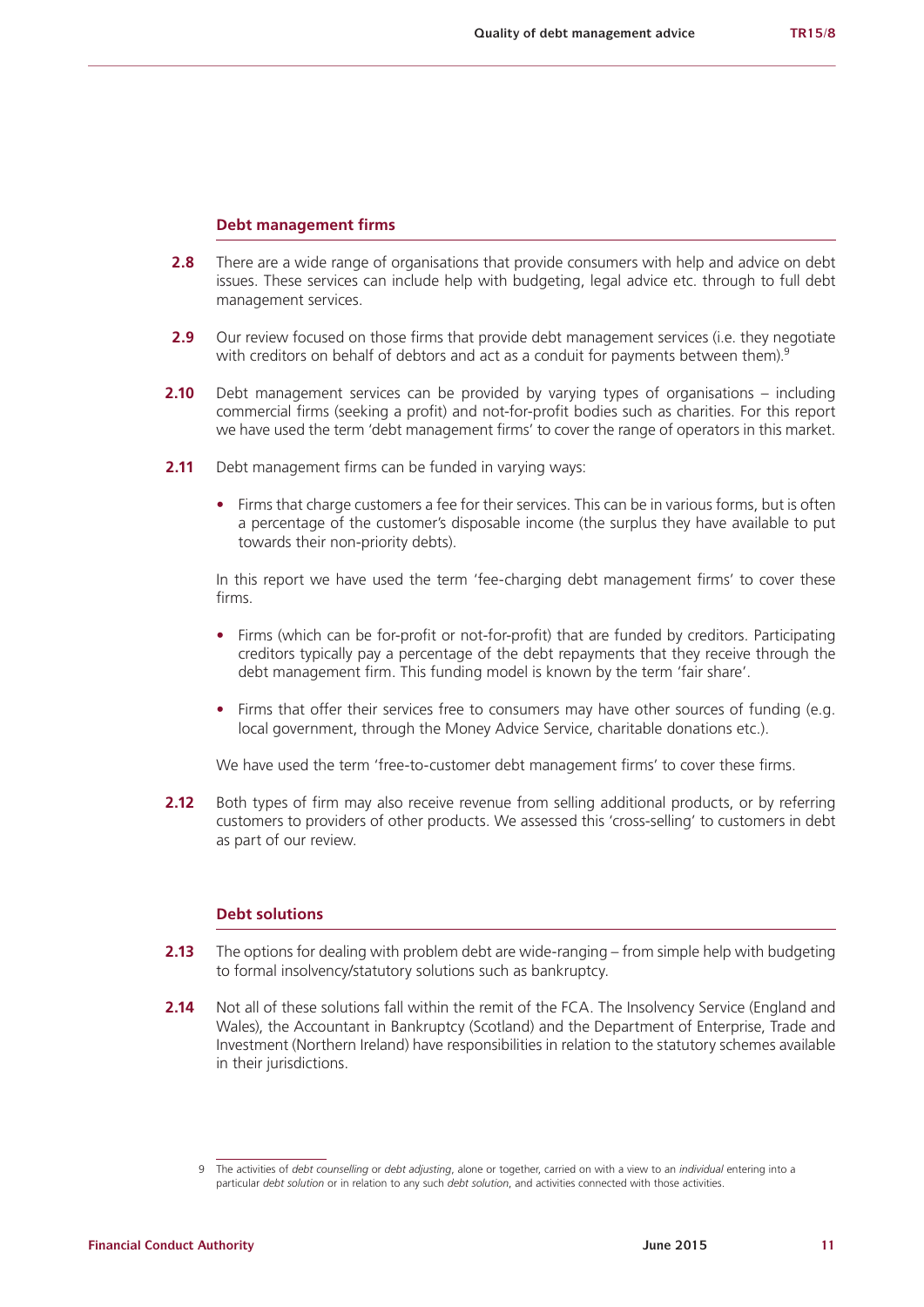**2.15** The solutions available to customers fall broadly into two types.

## **Debt management**

- **2.16** The main debt management solutions available are:
	- **•** Debt management plan (DMP). An informal arrangement between the debtor and creditor(s) typically arranged through a debt management firm. Creditors are requested to freeze interest and charges but they are under no obligation to do so.
	- **•** Debt Payment Programme (DPP) under the Debt Arrangement Scheme (DAS) (Scotland only). A formal solution governed by legislation where creditors are required to freeze interests and charges.

# **Debt relief**

- **2.17** When customers lack the ability to repay their debts (i.e. they are insolvent), they are likely to require some form of debt relief - with some or all of their debts written off.
- **2.18** The main debt relief options available (for individuals) are:

England, Wales and Northern Ireland:

- **•** Individual Voluntary Arrangements.
- **•** Debt Relief Orders.
- **•** Bankruptcy.

Scotland:

- **•** Trust Deeds/Protected Trust Deeds.
- **•** Sequestration either full administration or Minimal Asset Process (MAP) (MAP from April 2015 onwards, Low Income Low Asset (LILA) prior to April 2015).

# **Other products**

- **2.19** There are other, less common, solutions available from debt management firms. These include:
	- **•** Debt settlement plans where a nominal ('token') payment is made to creditors and the bulk of the customer's disposable income is accumulated by the debt management firm with a view to offering a 'full and final settlement' to a creditor for a percentage of the amount owed.

# **The regulatory landscape**

- **2.20** The FCA does not regulate the whole of the debt sector. Our remit concerns the activities of debt counselling and debt adjusting when they relate to debts due under credit (or consumer hire) agreements.
- **2.21** As stated above, the Insolvency Service and the Accountant in Bankruptcy have roles in relation to the statutory debt solutions referred to above. Consequently, we have engaged with both of these organisations as part of this review.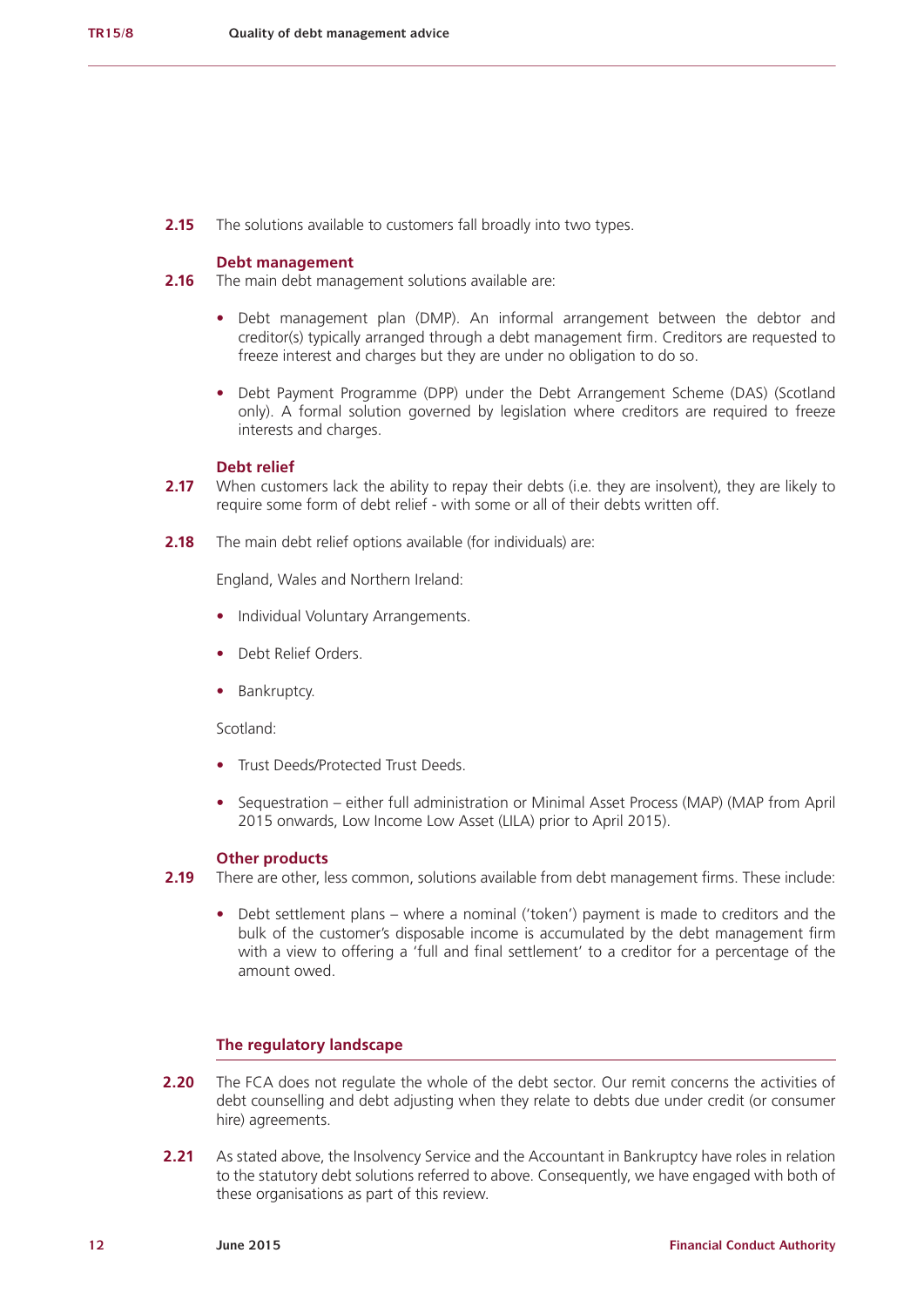**2.22** Another important stakeholder in this area is the Money Advice Service (MAS). MAS has a key role in the co-ordination of debt advice services and works with partners to make debt advice easier to access, and also to improve standards and quality across the sector. MAS is also a major funder of free debt advice across the UK. The Money Advice Service's objectives complement our own and, again, we have engaged with them in respect of this review and also on wider initiatives to help customers in debt (see also 'next steps' in Section 5).

### **The FCA regime**

- **2.23** Our current regulatory regime for debt management is largely based on that carried over from the previous regulatory regime – the Consumer Credit Act 1974 (as amended) and Office of Fair Trading (OFT) guidance. The OFT's 'debt management guidance' formed the backbone of many of the conduct requirements introduced in our Handbook. We did, however, because of our concerns about the sector, decide to enhance consumer protections in two key areas by introducing rules to ensure that:
	- **•** Customers are informed of the availability of free debt advice upon first contact with a debt management firm.<sup>10</sup>
	- **•** Fees and charges do not have the effect that the customer pays all, or substantially all, of those fees in priority to making debt repayments; and, do not undermine the customer's ability to make significant debt repayments throughout the duration of the plan.<sup>11</sup>
- **2.24** Our conduct of business rules relating to consumer credit firms are contained in the CONC Sourcebook – part of the FCA Handbook.
- 2.25 Consumer credit firms must also comply, where relevant, with our other Handbook rules including our Principles for Businesses (PRIN), Threshold Conditions (COND), Client Assets (CASS) and Senior Management Arrangements, Systems and Controls (SYSC). Furthermore, firms should also ensure that their contractual terms are fair in accordance with the Unfair Terms in Consumer Contracts Regulations 1999 (UTCCRs).

<sup>10</sup> CONC 8.2.4R

<sup>11</sup> CONC 8.7.2R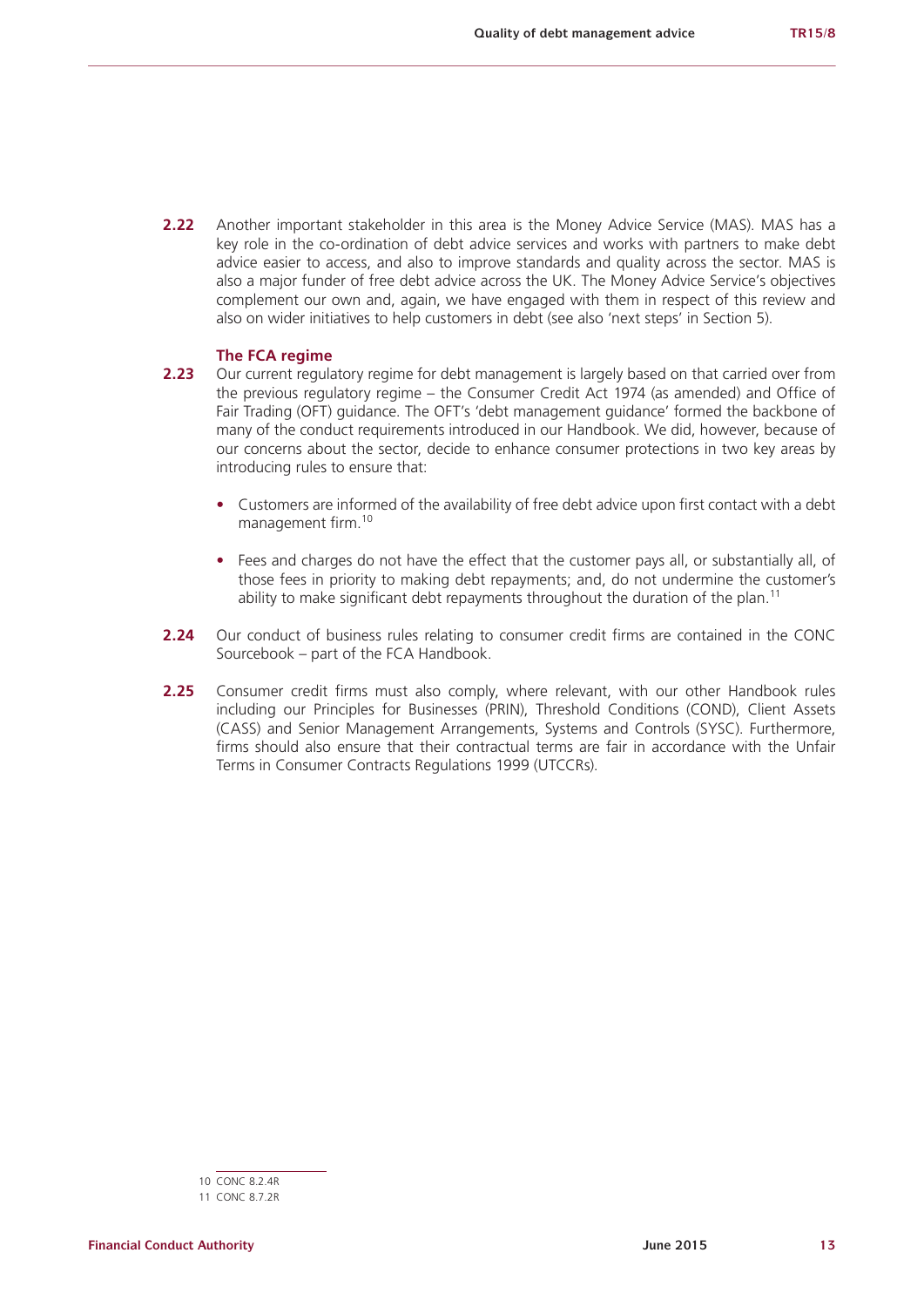# **3. Scope, approach and related work**

- **3.1** As highlighted in Section 1, we have a wide range of concerns relating to the debt management sector. When determining an appropriate scope for a thematic project we considered a number of factors including other work underway within the FCA.
- **3.2** We elected to focus on the core service provided by debt management firms their advice proposition. We also looked at those areas that can directly impact on the advice received by customers.
- **3.3** We focused on four key areas:
	- **•** Quality of advice. We assessed whether debt advice was suitable and in the customer's best interests; that it adequately took into account the customer's circumstances and that recommended debt solutions were appropriate, affordable and sustainable.
	- **•** Transparency and disclosure. We assessed whether customers received clear, fair and not misleading information about the availability of free advice, the nature of the service (including fees and charges) and the benefits and risks of the solutions available to them.
	- **•** Cross-selling and incentives. We looked at the additional products (e.g. fee-charging bank accounts, insurance products etc) that were recommended or sold by debt management firms to assess whether these were of value and in the best interests of the customer. We also considered whether staff incentive schemes influenced the sale of those products or the quality of debt advice in a negative way.
	- **•** Systems and controls relating to the provision of debt advice. Firms need effective systems and controls in place to ensure that customers receive appropriate advice. We assessed key controls such as quality assurance, management information and compliance arrangements.

To maintain the focus of our review, it was necessary to exclude other specific concerns from the scope of our thematic project. It is important to note, however, that we have a wideranging programme of work underway in the debt management sector.

# **Other FCA work**

**3.4** Our work to protect consumers in the debt management sector includes:

### **Authorisations**

**3.5** Consumer credit firms that held an OFT licence moved to the FCA regime with an 'interim permission'. On a staggered basis up until March 2016, these firms must apply for full authorisation. Most for-profit debt management firms have now applied and their applications are being considered.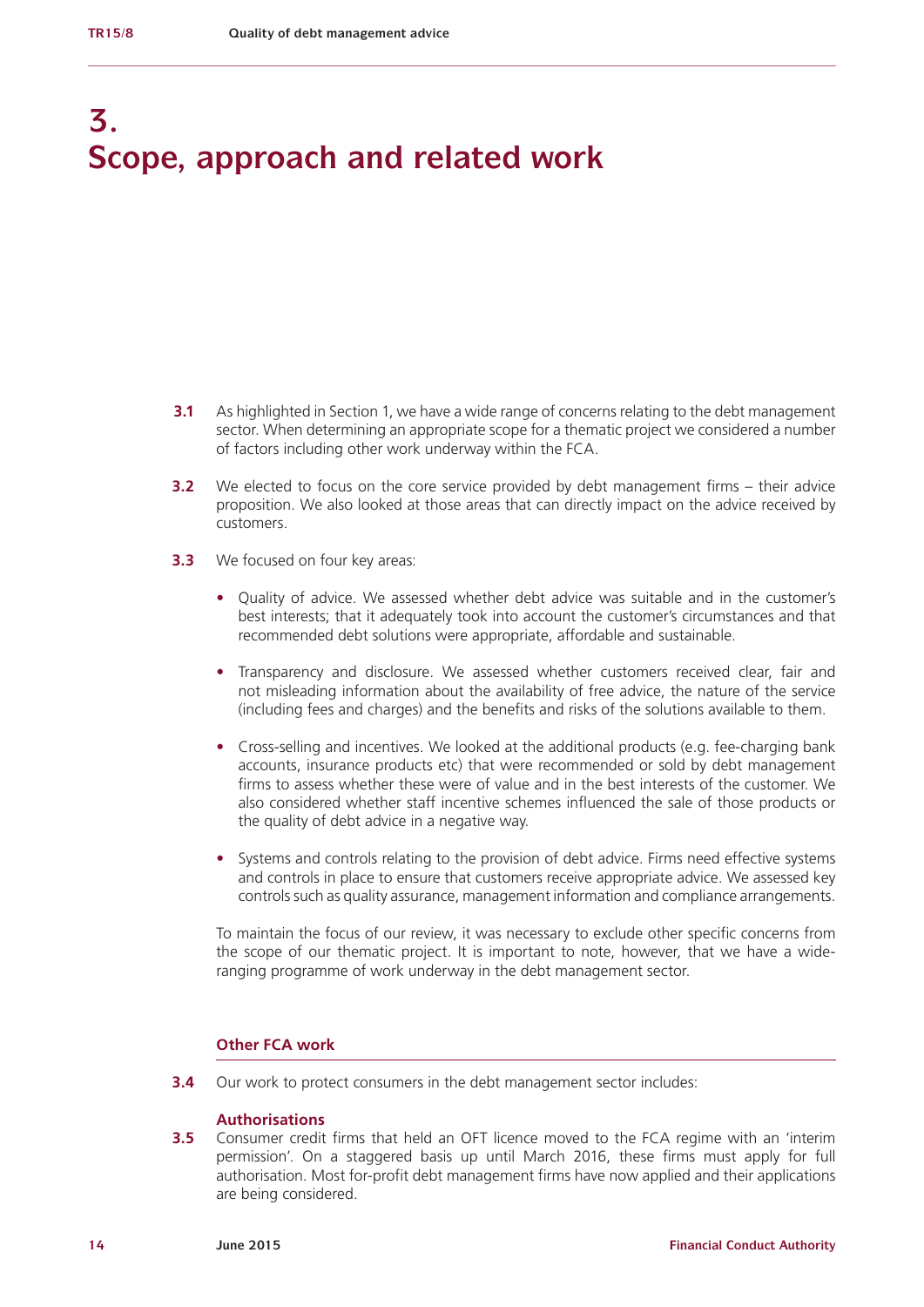#### **Financial promotions**

- **3.6** Debt management firms tend to use the internet as the main way in which to promote their debt advice and debt management services to consumers - either through banner adverts or via their own websites. They also promote their services on social media.
- **3.7** As part of our ongoing supervisory work in this area, we have continued to review financial promotions issued by debt management firms to see whether they market themselves, and their services, clearly and fairly.
- **3.8** We review promotions in response to referrals we receive from consumers and other parties about potentially non-compliant promotions, and we also carry out proactive monitoring of a number of promotions in this area.
- **3.9** Some of the concerns that we have raised with debt management firms include:
	- a lack of balance in highlighting the potential benefits of particular debt solutions without equal prominence being given to potential downsides; and
	- misleading statements about the firm's ability to freeze the interest and charges levied by lenders.
- **3.10** We have been pleased to note that, where we have raised our concerns with debt management firms about their financial promotions, firms have generally taken positive steps to satisfactorily address them.

# **Client money**

- **3.11** Debt management firms receive, hold and pass on their clients' money. Accordingly, they must comply with our rules on holding client money. These rules are in our Client Assets Sourcebook (CASS) – chapter 11.
- **3.12** Since we became responsible for regulating consumer credit in April 2014, our specialist CASS Consumer Credit team has visited more than 50 debt management firms and reviewed their compliance with the relevant OFT Guidance<sup>12</sup> and CASS rules and have taken action to ensure that client money is adequately protected.
- **3.13** In instances where we have identified an unacceptable risk to client money we have taken urgent action to freeze the client money accounts. We have requested five firms to provide us with a Skilled Person report (under s166 FSMA) in relation to the adequacy of their client money arrangements and compliance with our rules.

#### **Other supervisory work**

- **3.14** Our supervisory approach comprises various elements. Undertaking thematic reviews is just one of these. Another aspect involves responding to individual issues or risks arising in firms.13
- **3.15** Through this reactive work we have taken action to protect customers. This is particularly the case where we have found debt management business models that resulted in customers paying a significant amount of their disposable income in fees rather than reducing the amount owed to creditors. In some examples, customers were not aware of their true debt position for long periods of time.

<sup>12</sup> This still applies in certain circumstances during interim permission

<sup>13</sup> Pillar 2 of our Supervision model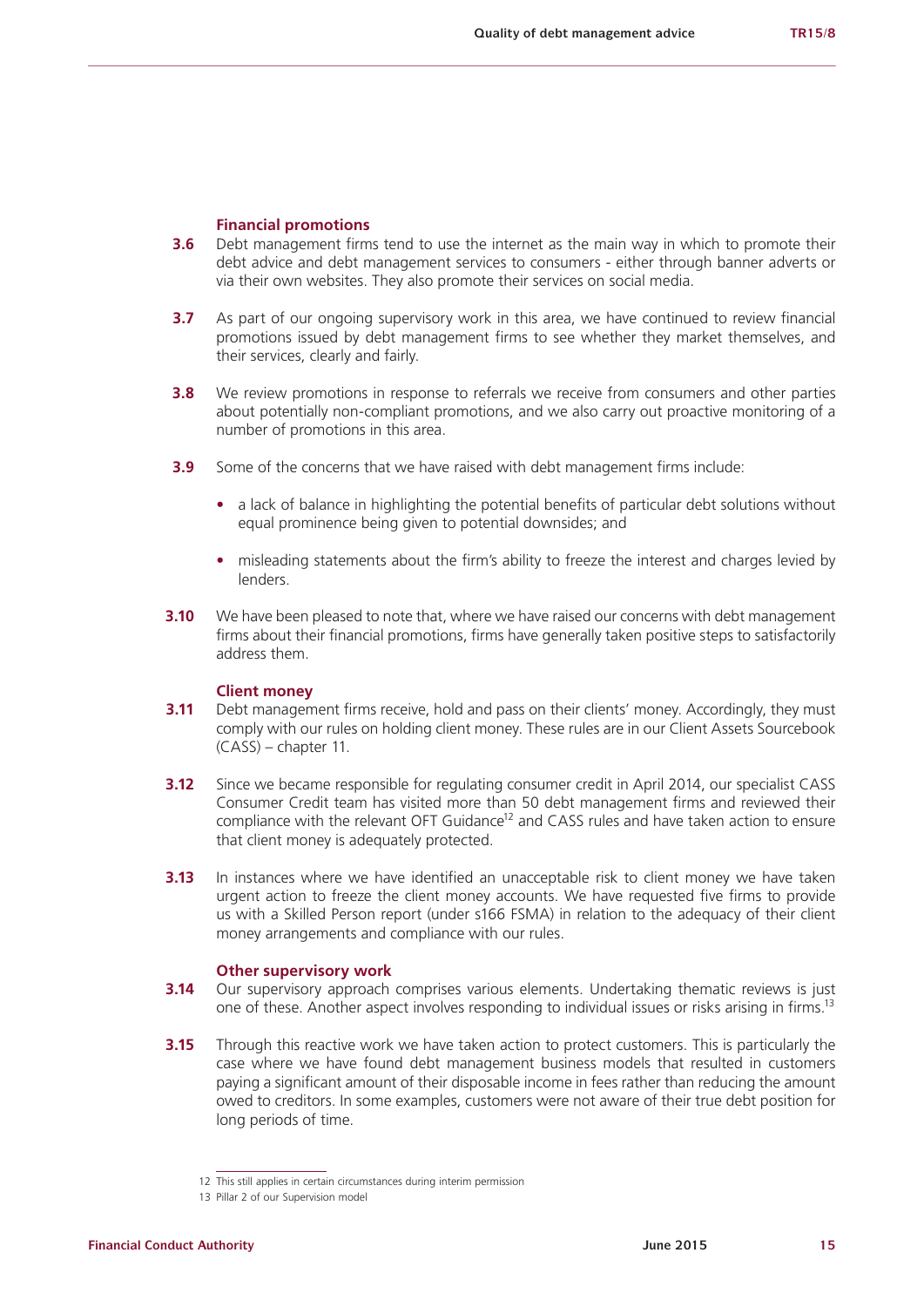- **3.16** We have also taken action for firms to recompense customers where a firm's systems and controls failings have resulted in customers not receiving the service they are paying for.
- **3.17** We have found firms falling well short of our high-level standards and Principles for Businesses. As a result, 16 firms have agreed to suspend new business activities and work with us to address our concerns while others have decided to leave the industry.

#### **Fees**

**3.18** We have not explicitly considered firms' fee models as part of this focused review. The general appropriateness of an individual firm's fee structure is fundamental to their overall business model and culture and we consider that this is best assessed as part of our authorisation assessment.

### **Sample firms**

- **3.19** The sample for our thematic review comprised eight debt management firms (or groups of firms) chosen to cover a cross-section of size, business model and geographical jurisdiction. This included both fee-charging and free-to-customer firms.
- **3.20** This enabled us to review a range of practices from across the market. Some firms offered a wide range of solutions and some offered a more limited range but with referral agreements in place with other firms to deal with customers for which one of their solutions was not suitable.
- **3.21** Most sample firms offered their services over the telephone (sometimes supported by internetbased functionality) but some also offered face-to-face advice.

#### **Process**

- **3.22** Our review comprised three key elements:
	- The assessment of individual advice cases typically through the review of telephone call records and the associated paperwork. We assessed cases based on their compliance with the requirements of our Handbook and the likelihood of resulting harm to customers (as high, medium or low risk).
	- **•** The review of processes, procedures, training material, management information, contracts, customer-facing information and other documentation.
	- **•** Visits to our sample firms which included interviews with staff at all levels (from senior management to debt advisers) and live observations of processes occurring in practice.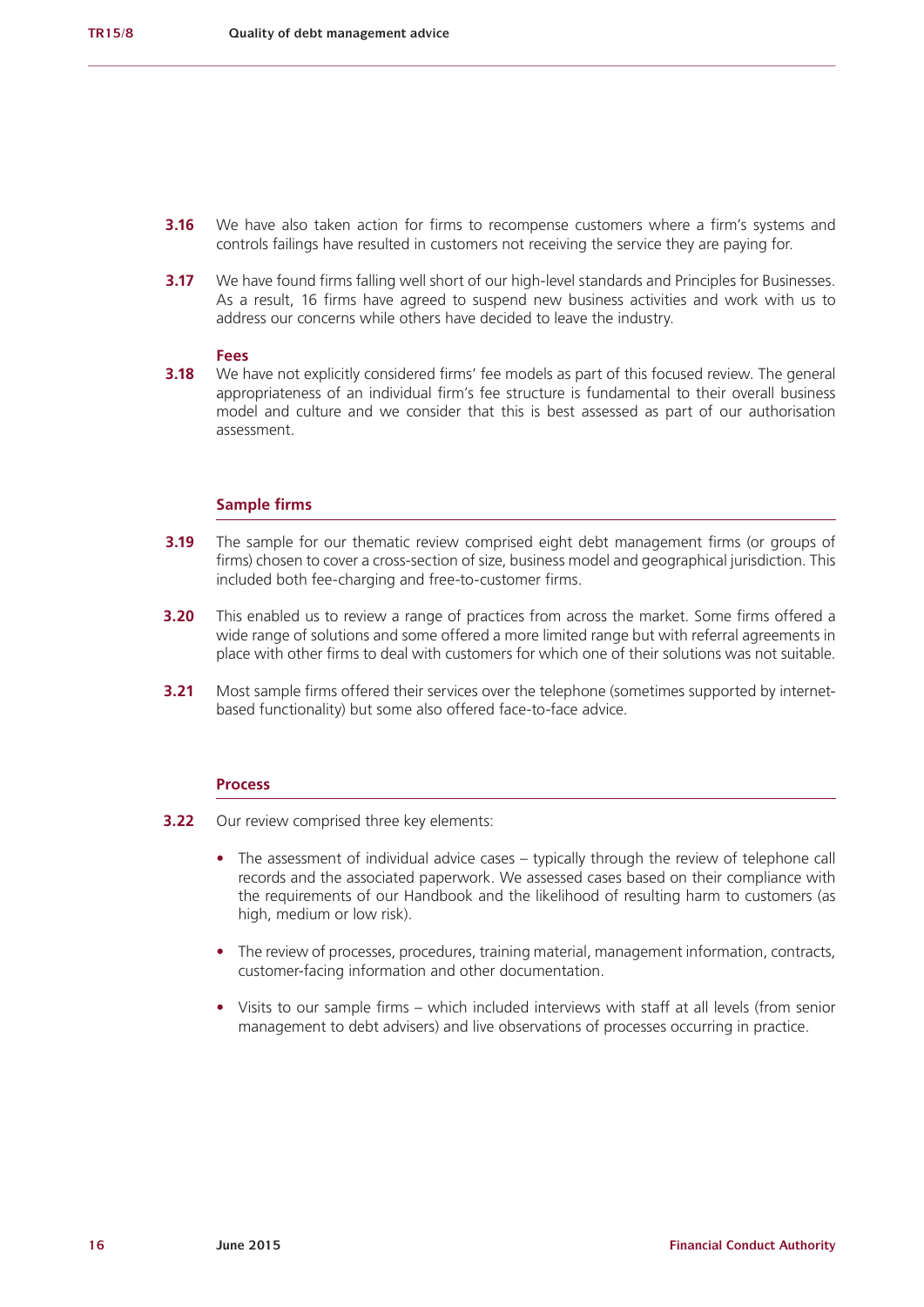# **4. Detailed findings**

### **A: Quality of advice**

- **4.1** Our key findings in this area relate to:
	- **•** Assessing customers' personal circumstances
	- **•** Assessing customers' financial positions
		- **–** Customers' disposable income
		- **–** Income-related issues
		- **–** Expenditure-related issues
		- **–** Asset-related issues
		- **–** Evidence of income, expenditure and assets
	- **•** Recommending a debt solution
		- **–** Information on available solutions
		- **–** Consideration of formal insolvency solutions
		- **–** Advice for Scottish residents
	- **•** Dealing with vulnerable customers

#### **Assessing customers' personal circumstances**

- **4.2** Before giving debt advice, firms are required to carry out a reasonable and reliable assessment of the customer's personal circumstances. This includes determining the reasons for the financial difficulty and any known, or reasonably foreseeable, changes in the customer's circumstances.<sup>14</sup>
- **4.3** It is important to understand the cause of a customer's financial difficulty in order, where possible, to try and prevent a reoccurrence. Foreseeable changes in the customer's circumstances must be taken into account to ensure that any recommended debt solutions are appropriate and affordable.

<sup>14</sup> CONC 8.3.7R(2)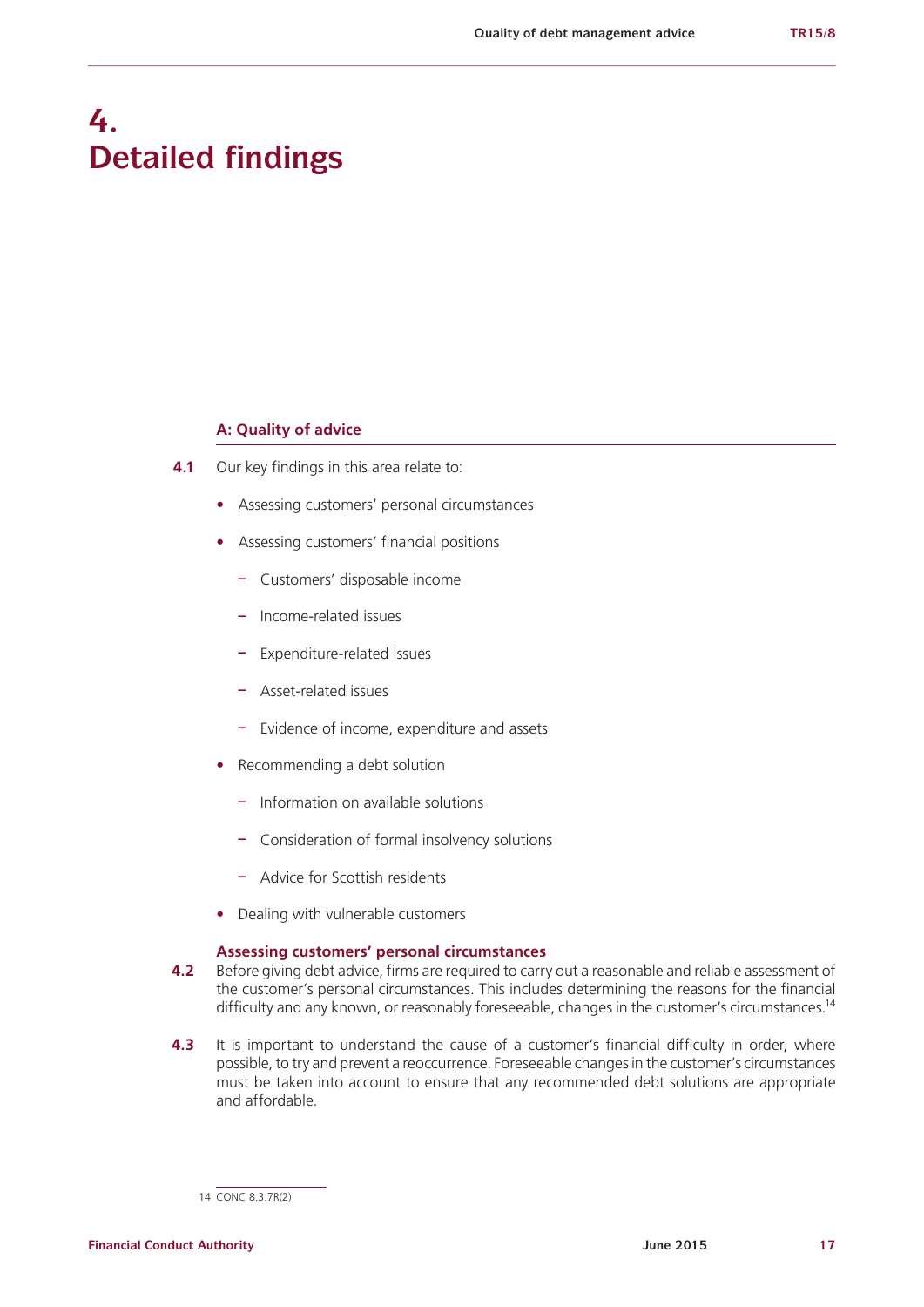#### **Our findings**

**4.4** In the majority of firms sampled we found examples where staff had not adequately reviewed aspects of customers' circumstances. In some cases, this had a significant impact on the suitability of the debt solutions offered.

### **Example – failing to assess foreseeable changes in a customer's circumstances**

A customer approached a firm with debt of approximately £27,000. After assessing the income and expenditure, the firm calculated the customer had a disposable income of £110pm. The firm recommended a debt settlement plan. Taking into account fees, the firm estimated it would take the customer approximately 17 years to clear the debt. The customer was single, 60 years old and had an interest-only mortgage. The adviser did not explore when the customer would retire, or ask when the interest-only mortgage was due to finish, or whether there was a repayment vehicle in place. These are all factors that would significantly impact the customer's financial circumstances and therefore the suitability of the plan.

- **4.5** In many cases, customers were not asked whether there were any known or foreseeable changes expected in their circumstances. This happened even where information suggested this was likely to be the case, for example, customers approaching retirement age or with children approaching school leaving age. These likely changes were therefore not considered when recommending the most appropriate debt solution.
- **4.6** In other cases, advisers made unsubstantiated assumptions about future changes in circumstances which influenced their recommendation. For example, recommending a longterm debt management plan (DMP) as suitable on the assumption that a future improvement in circumstances would enable the customer to reduce the length of the DMP (by increasing the level of payments).

# **Example – making inappropriate assumptions about a future change in circumstances**

A customer who was about to retire contacted a firm to seek help with their problem debts. As the customer's expenditure was greater than their income, the adviser suggested a number of significant reductions to the non-essential outgoings. Even with the reductions, the projected length of a debt management plan was over 20 years.

The adviser's recommendation assumed that the customer would be able to increase payments in future (and, therefore, reduce the term of the DMP) – despite no evidence to support this (the customer being about to retire on a fixed income).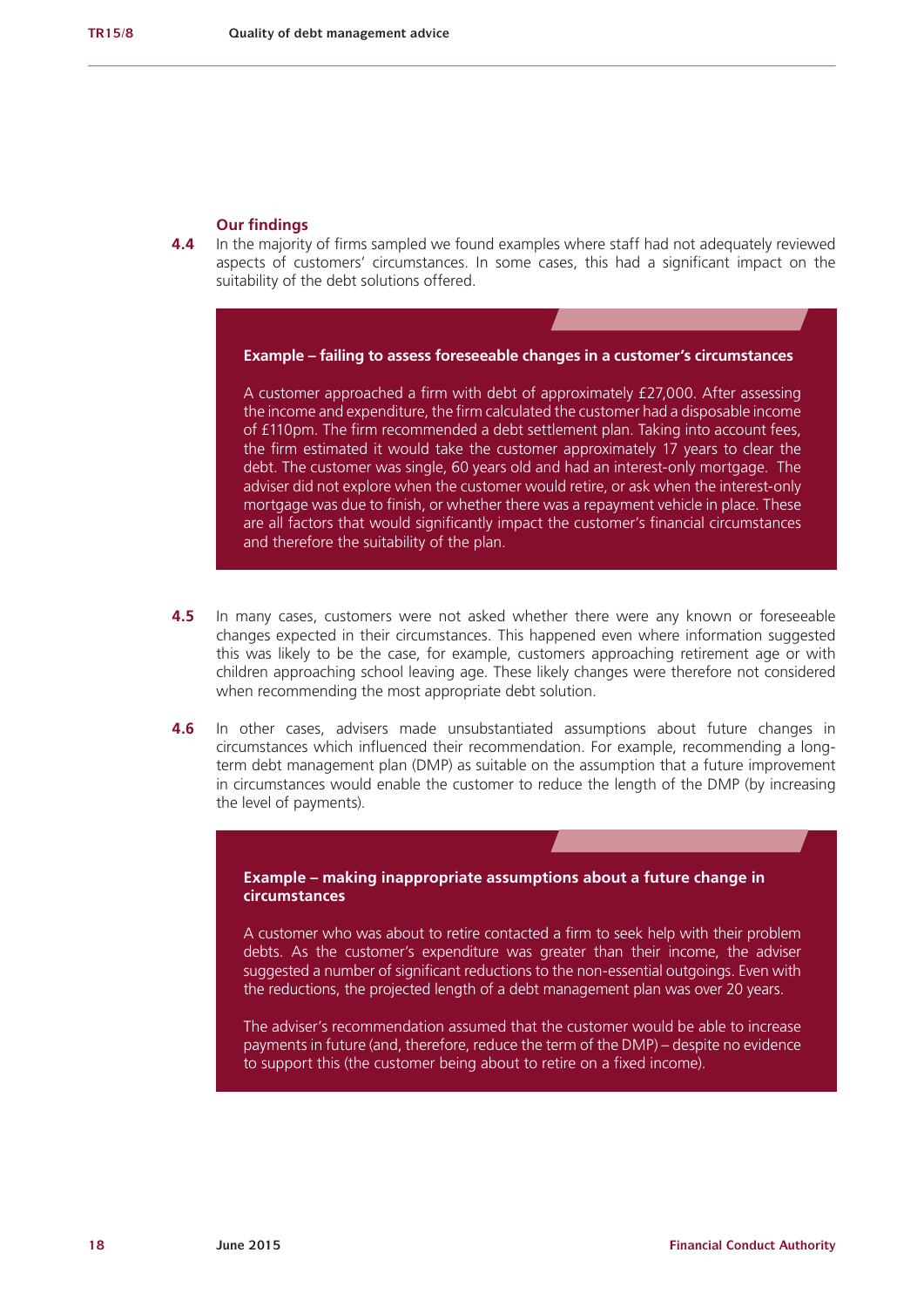- **4.7** Some advisers failed to establish the reasons for customers' financial difficulties. It is important to understand whether the customer might face similar issues in the future that would make committing to a regular monthly payment over a number of years unsustainable. Advisers also failed to properly assess whether the customer's financial difficulties were temporary or longer term in nature to determine whether a long-term debt solution was necessary and appropriate.
- **4.8** In the debt advice sector, certain types of debts and obligations are considered to be higher priority than others. This is because the consequences of failing to pay such taxes, fines, child support payments and debts could result in loss of access to essential goods or services or repossession of, or eviction from, the customer's home. Our rules require firms, when providing advice, to warn the customer of these consequences.<sup>15</sup>
- **4.9** In assessing customers' financial positions, firms should establish the nature of the customer's debts – including those that are higher priority. Although firms typically enquired about such debts, only a few adequately explored their status (e.g. any enforcement action) unless specifically raised by the customer.
- **4.10** In addition, most firms did not establish when specific debts were due to be repaid and, accordingly, whether additional monies would become available to apply to other lower priority debts. This could have a bearing on the suitability of the debt solution recommended.

#### **Assessing customers' financial positions (including income, capital and expenditure)**

- **4.11** Again, before giving debt advice, firms must carry out a reasonable and reliable assessment of the customer's financial position – including their income, capital and expenditure.<sup>16</sup>
- **4.12** This is not always easy as many consumers do not have a good understanding of their expenditure (particularly in areas such as food). It is important, however, that a robust assessment is undertaken because accurately establishing what the customer can (or cannot) contribute towards their debts may be fundamental in determining what debt solution is best for the customer and, where applicable, whether they can afford it.

#### **Our findings**

- **4.13** Across all the fee-charging firms we reviewed, the assessment of customers' financial positions fell well below the standard we would expect.
- **4.14** The standard of assessment was better in the free-to-customer firms, though there were still significant areas for improvement.
- **4.15** We found a variety of failings across the firms we reviewed. Some of these are detailed below.

#### *Customers' disposable income*

- **4.16** The key purpose of undertaking an income and expenditure assessment is to establish whether a customer can make payments towards their debts and, if so, how much.
- **4.17** What customers in debt can contribute towards their debts is based on their disposable income.
- **4.18** Most debt management firms (particularly fee-charging ones) set a minimum level of disposable income (typically £70-£100pm) which customers must have to access their products and services.

<sup>15</sup> CONC 8.3.4R (3)(a)

<sup>16</sup> CONC 8.3.7R (2)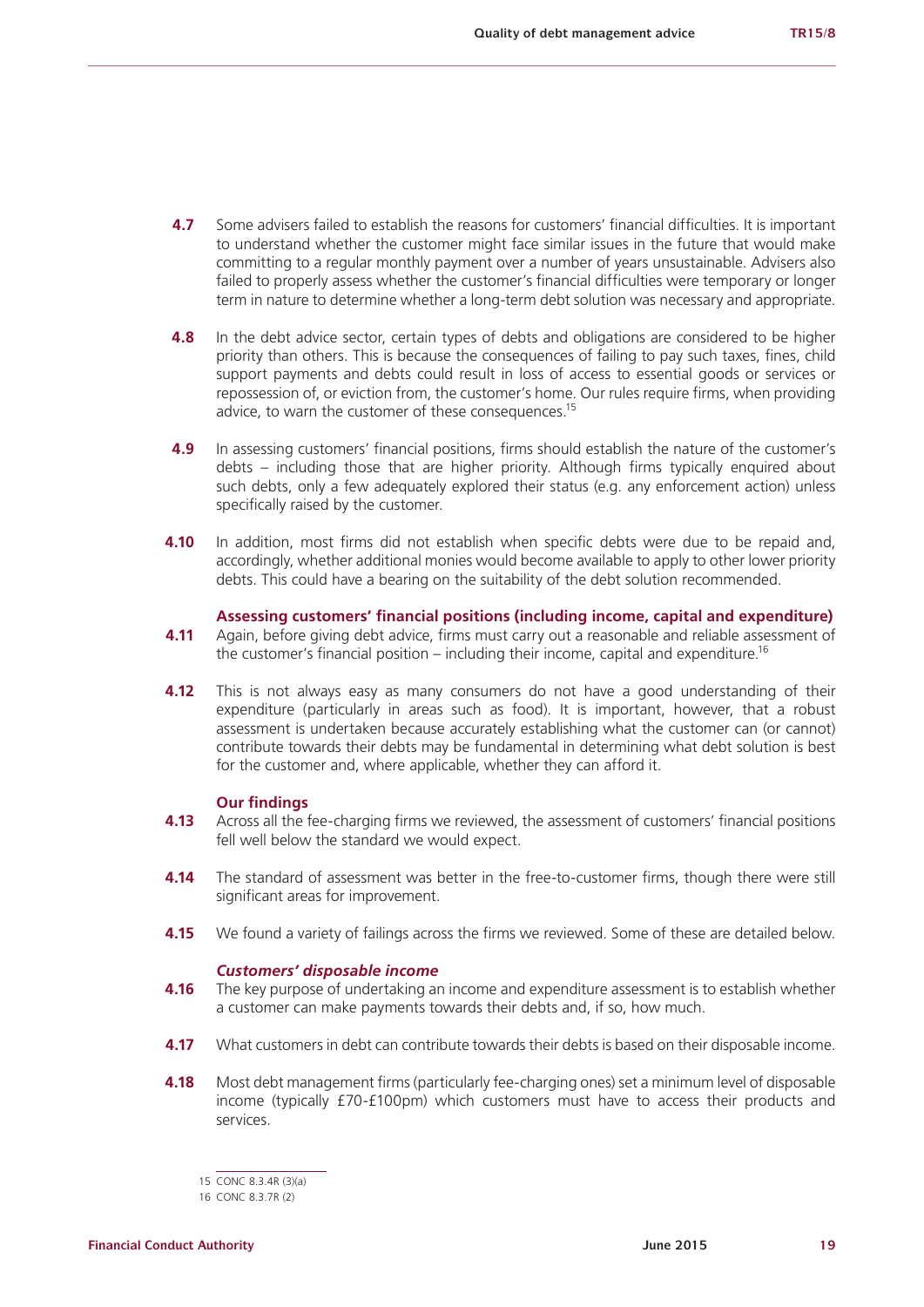- **4.19** Our rules require that a firm must refer a customer to an appropriate not-for-profit debt advice organisation where the customer does not have enough disposable income to pay the firm's  $f$ ees<sup>17</sup>
- **4.20** Unfortunately, we saw a significant number of cases where the customer did not have sufficient disposable income to meet the firm's minimum level, but where the recorded figure for the customer's disposable income had been misrepresented to meet the firm's minimum requirement.
- **4.21** This was typically achieved by reviewing and amending a customer's income and expenditure assessment after the original assessment had identified a disposable income level below the firm's minimum. Expenditure items would often then be removed, or reduced, without evidence to support the change – or a clear commitment from the customer that any proposed changes (i.e. 'cutting back' on expenditure areas) were appropriate and sustainable.
- **4.22** We also saw examples where customers' expenditure items were misrepresented to show an increase in expenditure (and, therefore indicate a reduced disposable income) so that the repayment term fell into the firm's minimum parameters.

### **Example – misrepresentation of income and expenditure**

A customer contacted the firm to seek help with their debts of £1,195. The firm assessed the customer's income and expenditure and calculated a disposable income of £628 per month, which could clear the debt within two months.

The firm told the customer they could only help him if it would take longer than six months to clear the debt (their minimum period). The firm actively encouraged the customer to show increased levels of expenditure; housekeeping, rent and travel were increased in total by £300 per month.

The firm also repeatedly questioned the customer (in a leading manner) asking if they were sure they did not owe any family members any money which they were repaying. The customer finally, after persuasion, stated he paid a family member £50pm, resulting in a disposable income of £278pm which after taking into account the firm's fees would result in a six month debt management plan.

- **4.23** We further describe our findings relating to the assessment of customers' expenditure below.
- **4.24** As highlighted in Section 2, the vulnerable nature of debt management customers is such that they accept these practices because they believe, or are told, that the alternative is that they cannot be offered help.

# *Income-related issues*

**4.25** We found areas where customers' income levels were not adequately established.

<sup>17</sup> CONC 8.3.7R (3)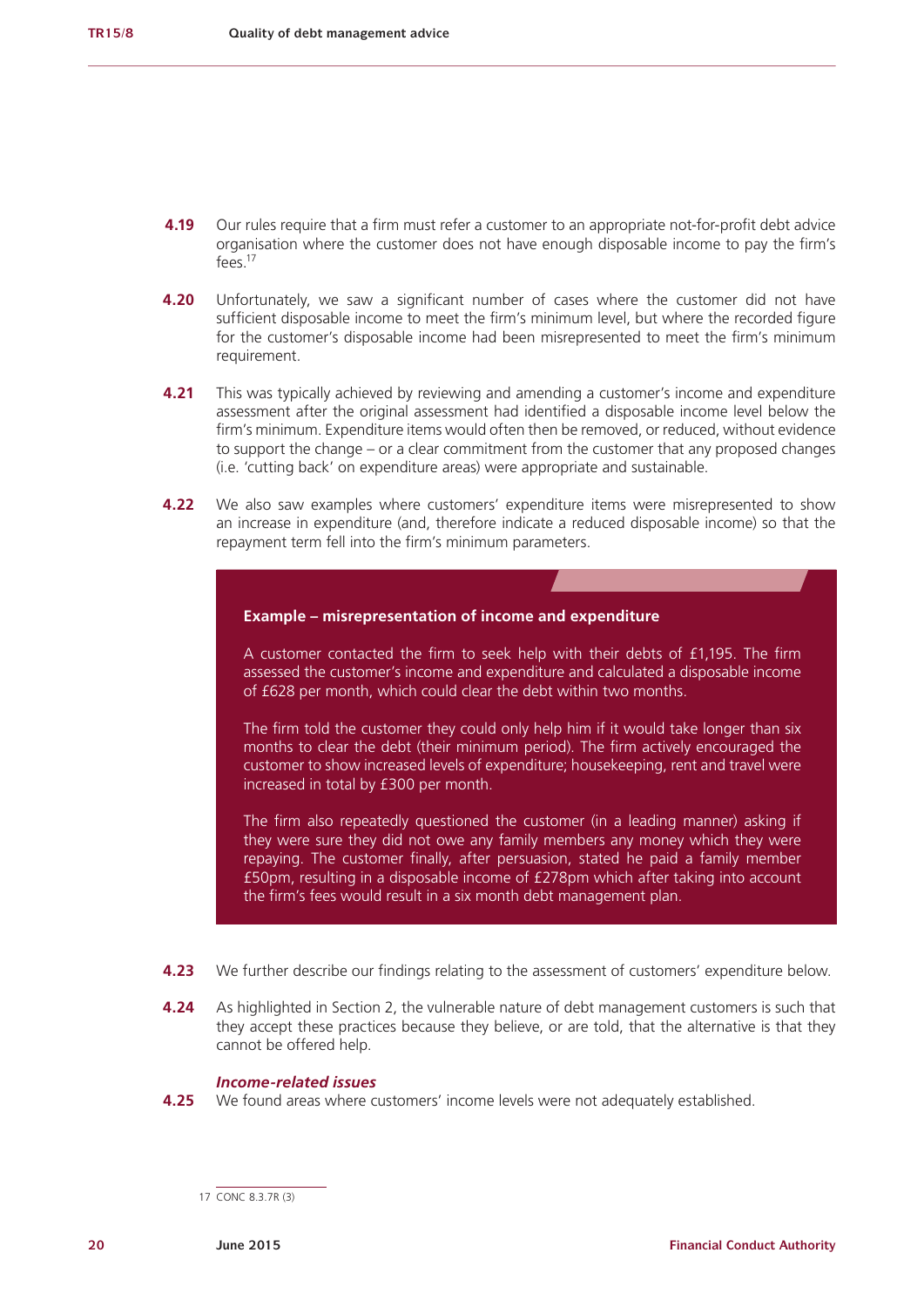- **4.26** For example, where customers indicated that their income varied (e.g. due to overtime), many advisers suggested an average figure to record as income. Although using an average may be appropriate, advisers often failed to discuss or establish how material variances in income levels would impact on the ongoing affordability of a solution.
- **4.27** This particularly applied to customers with employment that varied by season. Customers could have extended periods receiving income below (or above) the annual average figure. Advisers failed to establish how this would be managed – particularly where the upcoming period was one where the income would be lower than the average (and the customer had not had an opportunity to build up any 'reserves').



average figure, but used a figure which was almost the same as the higher figure and did not take into account how the customer would maintain their payments in months when their income was lower.

#### *Expenditure-related issues*

- **4.28** We found various failings relating to establishing customers' expenditure. These failings ranged from advisers not having sufficiently detailed, or probing, conversations about expenditure through to the deliberate alteration or misrepresentation of items and the use of standardised figures for all customers (irrespective of their actual personal expenditure).
- **4.29** The failure to have appropriate discussions included not challenging particularly high, or low, expenditure areas or not exploring obvious expenditure items that the customer did not volunteer. Examples included:
	- **•** Not exploring pet food costs when the customer had a pet.
	- **•** Not exploring utility bills, council tax or telephone costs.
	- **•** Car owners with no expenditure for fuel, insurance or maintenance.
	- **•** A parent with five children but no discussion of costs for clothing or school activities.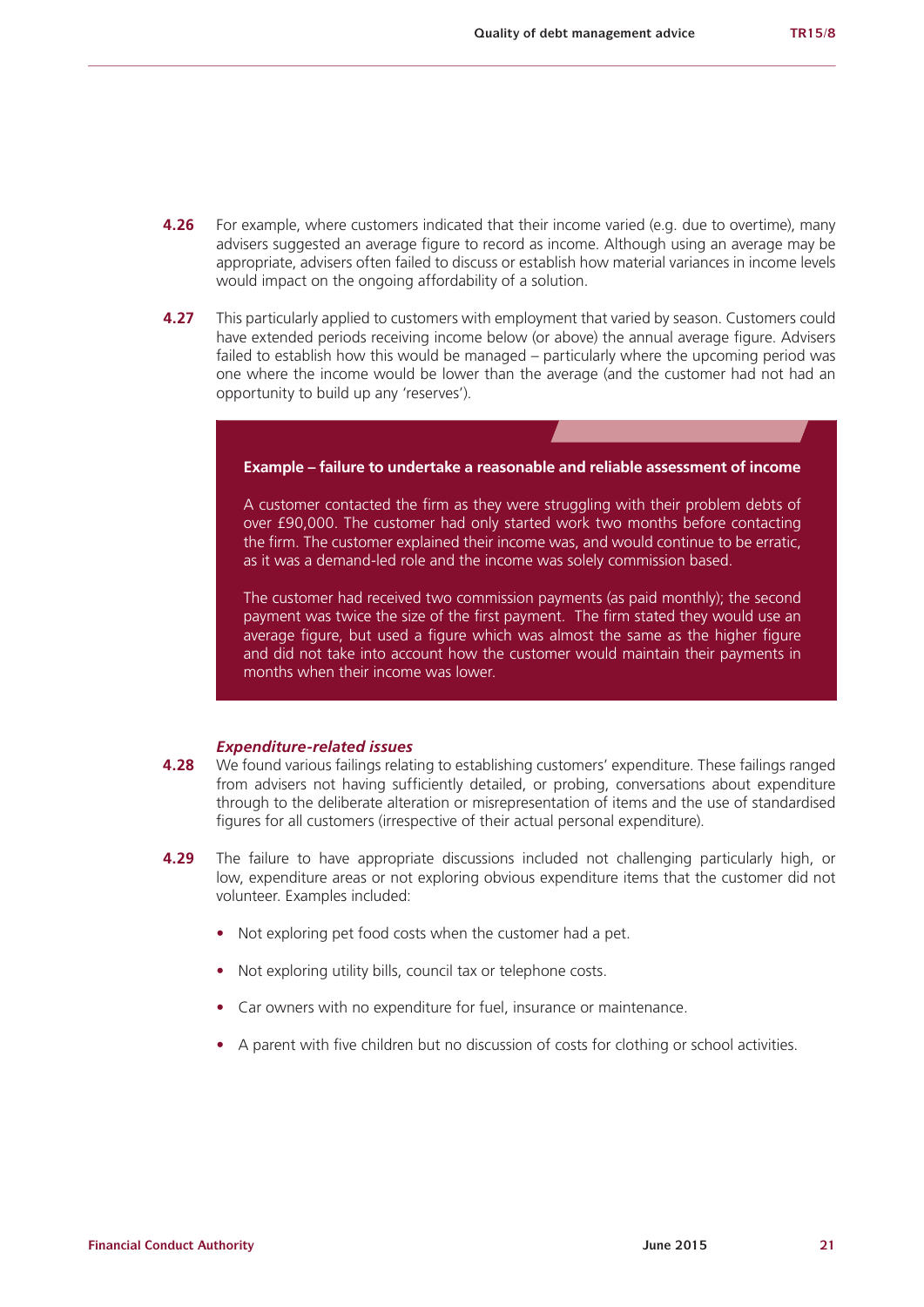- **4.30** We also saw examples where customers' actual expenditure in particular areas was higher than typical. Advisers often reduced this down to an industry-standard figure without seeking an explanation of why the spending was high (which could have been for a valid reason) or understanding whether this could be sustainably reduced.
- **4.31** We generally found that expenditure assessments were not sufficiently detailed or granular – particularly considering the long-term nature of some debt solutions. For example, only in a relatively limited number of cases did we see any allowances for property maintenance, car maintenance, dental treatment or other areas of infrequent expenditure where even for customers in debt (and accordingly, creditors), it would be reasonable to incur some expenditure.
- **4.32** In some cases it was only after a customer indicated that the calculated level of disposable income appeared too high that the adviser asked about other categories of expenditure that were not considered in the initial assessment.
- **4.33** In general, the fee-charging firms reviewed were not effective at identifying instances where a customer did not have enough disposable income to pay the firm's fees, and referring that customer to an appropriate not-for-profit debt advice body.



**4.34** In one instance, the firm automatically used standard expenditure figures (in areas such as food, insurance, transport, mobile phone etc.) for all customers. The resulting budget did not accurately reflect the customer's individual circumstances and posed a high risk of not being affordable in the longer term.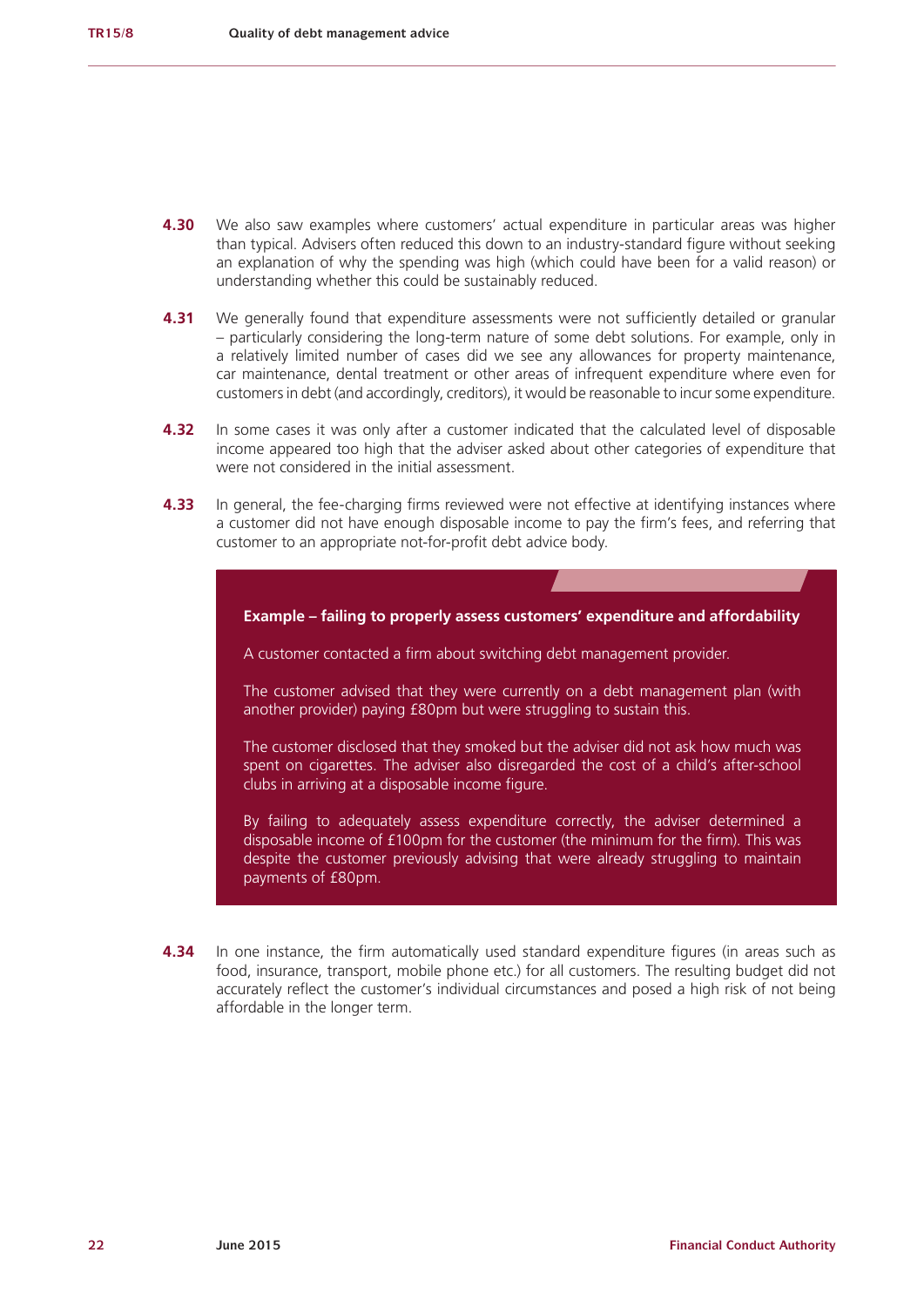#### **Example – failure to appropriately assess a customer's financial position**

A customer approached a firm to seek help with their debts of approximately £9,000. The firm calculated the customer's disposable income using standardised figures for items such as food, clothing, mobile phone and insurance. This resulted in a disposable income of £253.

The customer subsequently amended the income and expenditure statement (sent to the customer after the initial telephone call) to reflect their actual expenditure. The changes resulted in the customer's disposable income reducing to a negative figure. The firm then called the customer to inform them that the disposable income had to meet their minimum amount. The firm said they would change the figures to fit this, and did so, without any discussion with the customer about their ability to commit to such a significantly reduced budget.

- **4.35** While it can be useful for advisers to have some quideline figures (particularly in subjective areas like food expenditure), these should be used as a starting point for a comprehensive discussion about the customer's actual expenditure. In the example above, the firm's advisers were explicitly instructed not to disclose the standardised figures to the customer in the initial advice call.
- **4.36** Firms must ensure that financial statements sent to lenders on behalf of customers are accurate and realistic, and present a sufficiently clear account of the customer's income and expenditure, debts and the availability of surplus income.<sup>18</sup>

### *Asset-related issues*

- **4.37** In assessing the customer's financial position, some advisers did not ask whether the customer held any assets or otherwise effectively assess the customer's capital position, even though this could have a significant impact on the suitability of available debt solutions.
- **4.38** For example, solutions were discounted on the basis of a customer simply being a homeowner – without exploration of the level of equity that the customer had. Values of assets (particularly vehicles) were not explored even though these can be directly relevant for certain solutions (e.g. debt relief orders).
- **4.39** We also found that advisers failed to challenge customers' misunderstandings about how assets would be dealt with in the event of insolvency. For example, where a customer believed that, in the event of bankruptcy, they would no longer be able to retain a vehicle – even though it was necessary for their employment.<sup>19</sup>

#### *Evidence of income, expenditure and assets*

**4.40** Many firms did not consistently request documentation or other evidence to verify their customers' income and outgoings. Where documentation was received it was not always routinely reviewed. We saw examples where the documentation provided showed a discrepancy from the information provided orally in the initial income and expenditure assessment. These discrepancies were often not followed up to obtain an explanation from the customer and no adjustment made to the assessment of the customer's financial position.

<sup>18</sup> CONC 8.5.1R (1)

<sup>19</sup> A motor vehicle may be treated as exempt from the bankrupt's estate if necessary for personal use in his/her employment, business or vocation.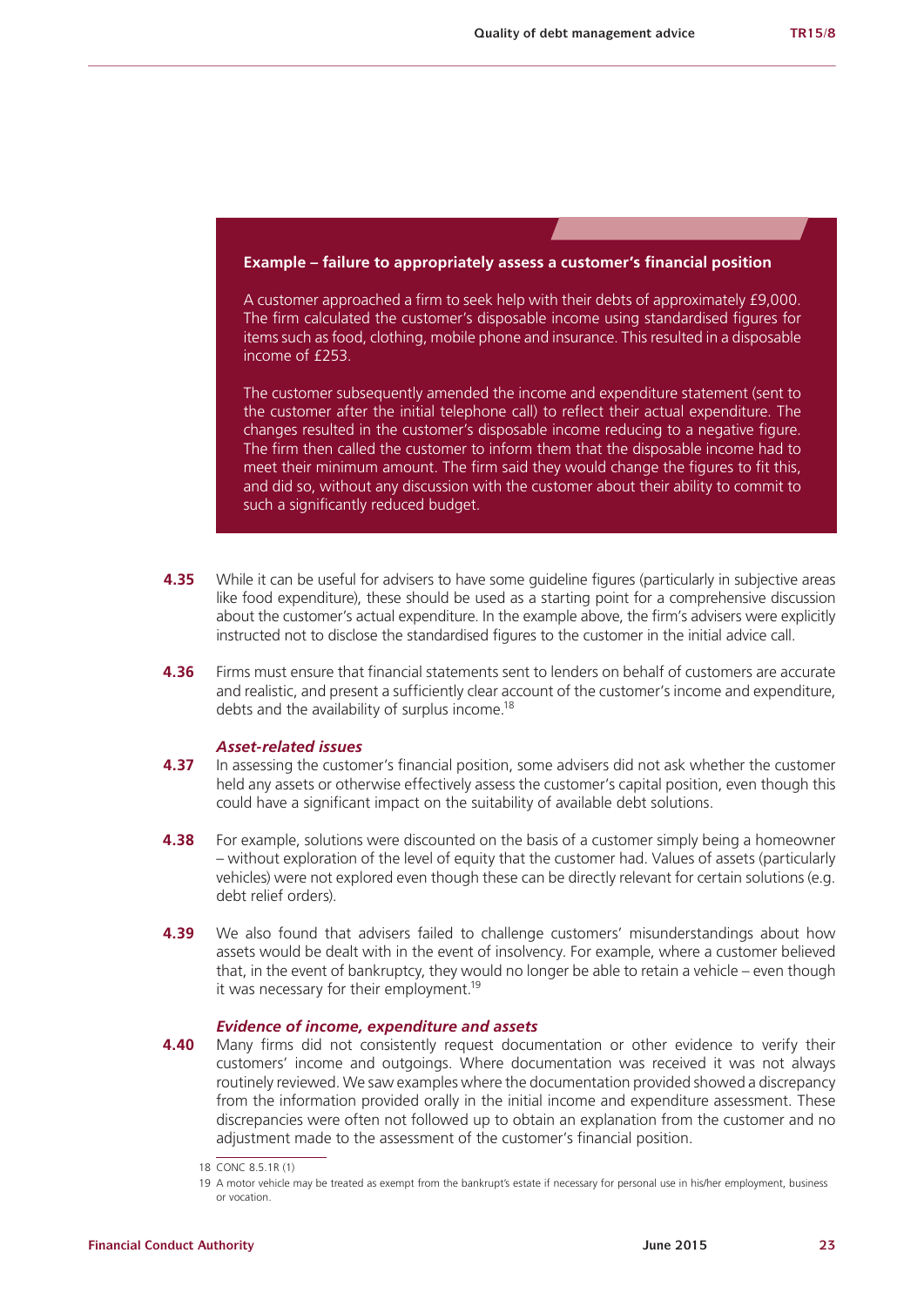#### **Recommending a debt solution**

- **4.41** The ability to give appropriate debt advice is dependent on undertaking a reasonable and reliable assessment of the customer's financial position, personal circumstances and other relevant factors.
- **4.42** The failings noted in paragraphs 4.16-4.40 meant that in a high proportion of cases insufficient, or inaccurate, information had been gathered to inform the advice decision-making process. This called into question the appropriateness of the advice then provided.
- **4.43** This is particularly the case where the eligibility of the customer for a certain solution (e.g. debt relief order) is directly linked to the amount of disposable income that the customer has.

# *Advice case reviews*

- **4.44** We assessed individual advice cases based on their compliance with the requirements of our Handbook and the likelihood of resulting harm to customers:
	- **High risk** examples of where we considered advice to be high risk included:
		- **–** where the advice was not appropriate and in the customer's best interests, and
		- **–** where the recommended solution was potentially unaffordable and any offer to lenders unsustainable (e.g. if the assessment of the customer's financial position was materially inaccurate)
	- **• Medium risk** examples of where we considered advice to be medium risk included:
		- **–** where inaccurate, insufficient or imbalanced information was provided (but not to a degree that may have impacted on the suitability of the solution), and
		- **–** other failings (e.g. less material failings in income and expenditure assessments) which fell below our standards
	- Low risk where there were no, or very minor, failings.
- **4.45** While the quality of advice varied between firms, the overall results of our case reviews were disappointing.
	- **•** Only approximately 20% of cases reviewed overall were assessed as posing a low risk of harm to customers.
	- **•** Half of the cases reviewed were assessed as posing a high risk of harm to customers.
- **4.46** We found that, in general, the standard of advice provided by the fee-charging firms in our sample was lower than that provided by the free-to-customer firms.
	- **•** Approximately 60% of the fee-charging cases we reviewed were assessed as posing a high risk of harm to customers – compared to 20% from the free-to-customer firms.

Although the advice provided was generally of a higher standard overall, the free-to-customer firms still demonstrated failings, for example:

**•** Just under half of the free-to-customer cases were assessed as medium risk.

In addition to the overarching failings above, we identified some particular themes.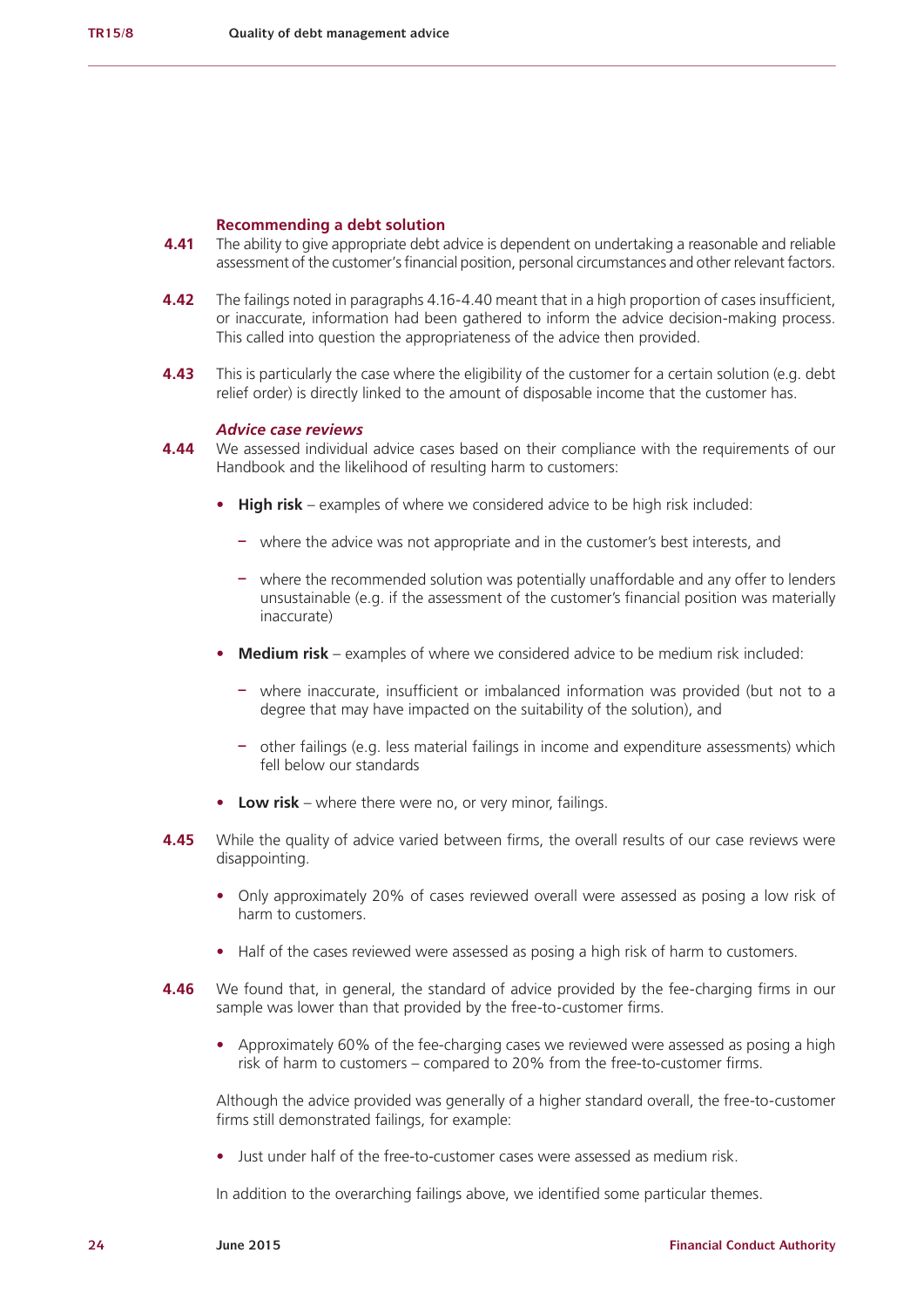### *Information on available solutions*

- **4.47** Firms are required to provide their customers with a source of impartial information on the range of debt solutions available to the customer.
- **4.48** All firms reviewed did present their customers with information on a range of solutions, but this information was not always clear, fair and not misleading - being incomplete or not impartial.
- **4.49** In presenting information on the range of solutions available, many advisers presented some solutions negatively, giving undue emphasis to the disadvantages and risks of some solutions, while over-emphasising the advantages of others. In some cases solutions that were available to the customer and could potentially be suitable were not mentioned at all. This failing particularly manifested itself in regard to formal insolvency solutions.

# *Consideration of available insolvency solutions*

- **4.50** We found that firms, particularly fee-charging firms, often failed to give fair and balanced information and advice about some insolvency solutions such as bankruptcy and debt relief orders.<sup>20</sup>
- **4.51** Understandably, many customers have strong personal views about these options. They may also consider that they have some understanding of the implications, or features, of these solutions (which may or may not be accurate).
- **4.52** In acting in the customer's best interests, firms and their advisers should ensure that any customer views are supplemented by accurate and impartial information about the advantages and disadvantages of solutions that may be appropriate for them and how these apply to their individual circumstances.
- **4.53** We found that, in some instances, where customers indicated their reluctance to consider formal solutions such as bankruptcy, this was accepted as an outright customer preference and no further discussion was entered into. Advisers did not seek to understand whether the customer properly understood the features of those solutions or provide further information that would allow customers to make an informed decision.
- **4.54** Some advisers played on and reinforced customers' misconceptions, or wider negative attitudes in society, in order to deter customers from pursuing solutions such as bankruptcy even though it may have been in the customer's best interests.
- **4.55** We found many instances where customers were recommended very long-term debt management plans (often many decades long, some 100+ years) when debt relief solutions are likely to have been more appropriate but adequate information and advice was not provided.

<sup>20</sup> Or their Scottish equivalents (see paragraphs 2.18)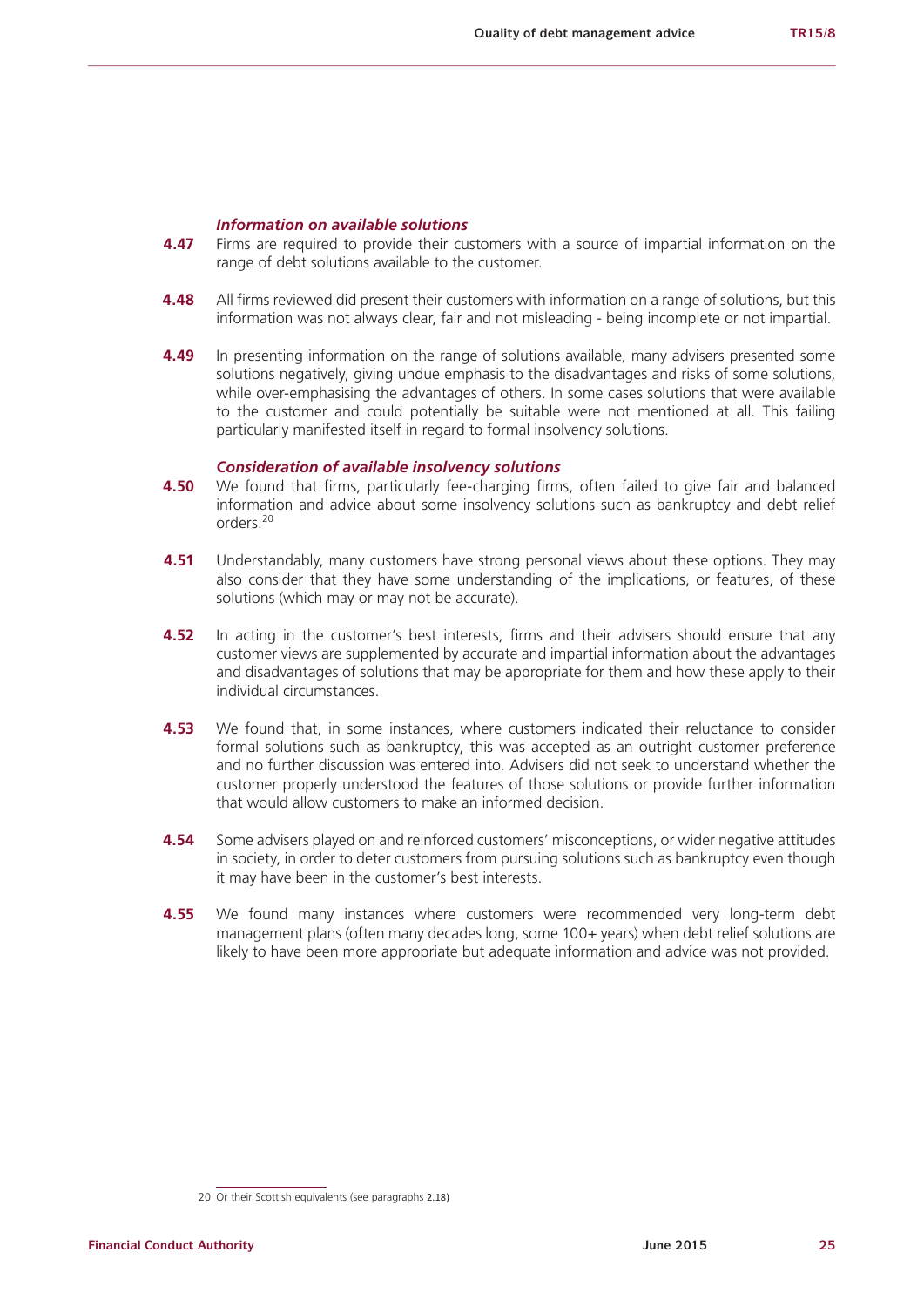

# *Advice for Scottish residents*

- **4.56** Firms must conduct their business with due skill, care and diligence. A firm should ensure that it gives appropriate advice to customers residing in the different countries of the UK.<sup>21</sup>
- **4.57** As highlighted in Section 2, there is a different range of debt solutions available to Scottish residents.
- **4.58** These include the Debt Arrangement Scheme (DAS) which is, in essence, a formal, statutory debt management plan. One benefit of the scheme is that creditors are required to freeze interest and charges.
- **4.59** For many Scottish customers who have a reasonable level of disposable income after meeting basic needs (and who otherwise qualify) - this solution may be in their best interests. This is particularly in contrast to an informal debt management plan (DMP) – which is more flexible but where, for example, there is no guarantee of interest and charges being frozen.

<sup>21</sup> Principle 2 and CONC 8.2.2G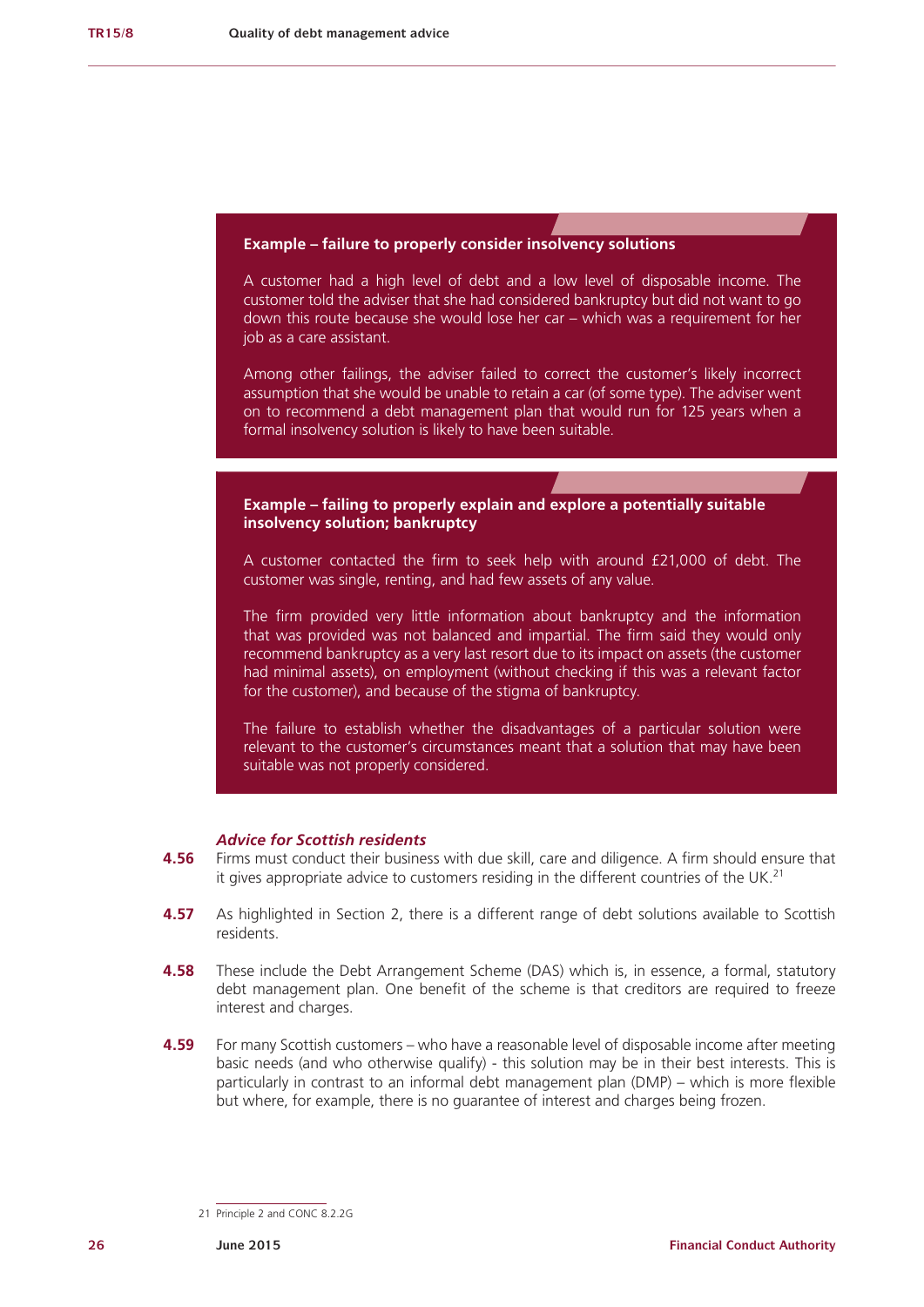**4.60** We found that DAS was not always explained properly and that customers were frequently recommended informal DMPs when a DAS would appear to have been in the customer's best interests.

#### **Dealing with vulnerable customers**

- **4.61** Firms must have clear and effective policies and procedures to identify particularly vulnerable customers and deal with them appropriately.<sup>22</sup>
- **4.62** All firms had introduced some form of vulnerable customer policy but the actual implementation of these varied in practice.
- **4.63** For example, we saw instances of customers who met the firm's own definition of vulnerability but were not identified as such and dealt with appropriately. These included:
	- **•** Customers who disclosed recent, significant medical problems (e.g. cancer).
	- **•** Customers who disclosed (or clearly exhibited) difficulties in understanding financial or legal issues – and who needed family support in such matters.
	- **•** Customers who disclosed recent bereavements or relationship issues that had contributed to their debt problem.
- **4.64** Some firms, however, had more robust processes in place.



<sup>22</sup> CONC 8.2.7R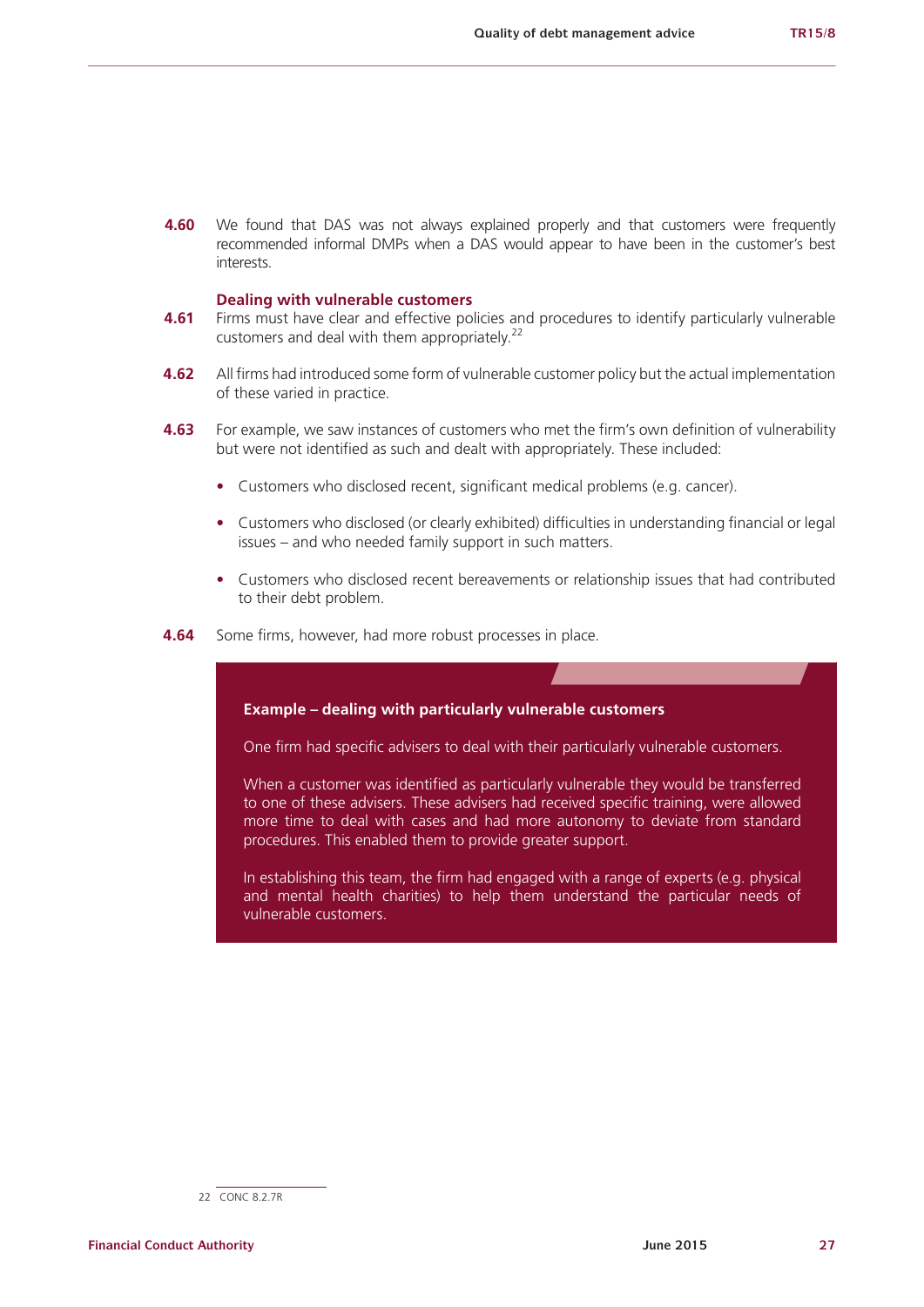# **B: Transparency and disclosure**

- **4.65** Our key findings in this area relate to:
	- **•** Disclosing the availability of free advice.
	- **•** Complaint-related disclosures.
	- **•** Other customer communications.
- **4.66** Many customers who seek debt advice are doing so for the first time and with little knowledge about what to expect. As highlighted in Section 2, the nature of customers in this market means that they are not well placed to compare providers or 'shop around'.
- **4.67** To help customers, where possible, make informed choices, our rules require that firms make a number of disclosures to customers at various stages in the debt advice process.
- **4.68** A key one of these disclosures is about the availability of free debt advice.

#### **Disclosing the availability of free debt advice**

- **4.69** Customers may choose to pay for debt management services if they so wish (for example, if they consider that a particular fee-charging firm offers additional benefits or a service more appropriate to their needs) but they should do this in the full knowledge that a debt management service is available to them free of charge from certain providers.
- **4.70** So, our rules<sup>23</sup> require for-profit debt management firms, to make customers aware in their first communication, that free debt advice is available and that the customer can find out more by contacting the Money Advice Service. We expect all fee-charging firms to make their customers fully aware, in a clear, fair and not misleading manner, that they have the opportunity to receive debt advice and support without paying a fee.
- **4.71** Firms must treat customers fairly firms should not actively discourage customers from considering alternative sources of debt counselling.<sup>24</sup>

# **Our findings**

- **4.72** We found that customers were not consistently informed about the availability of free debt advice. Where our disclosure requirement applied to firms, none of them met the standard in all the individual debt advice cases reviewed.
- **4.73** This disclosure was often absent in its entirety. Or, where it was provided, it was either not provided at the point required by our rules, was rushed, was not impartial or was not sufficiently prominent.
- **4.74** For example, a number of firms did not make the disclosure in the first communication with the customer – making it in subsequent calls, or in subsequent written communications.
- **4.75** We also found that some firms did not disclose this key piece of information in a prominent manner (such that customers would notice and could make use of the information), and instead would inform the customer after the customer had agreed to a fee-charging debt solution (and was less likely to change their mind). We also found examples where the statement informing

<sup>23</sup> CONC 8.2.4R

<sup>24</sup> Principle 6 and CONC 8.2.2G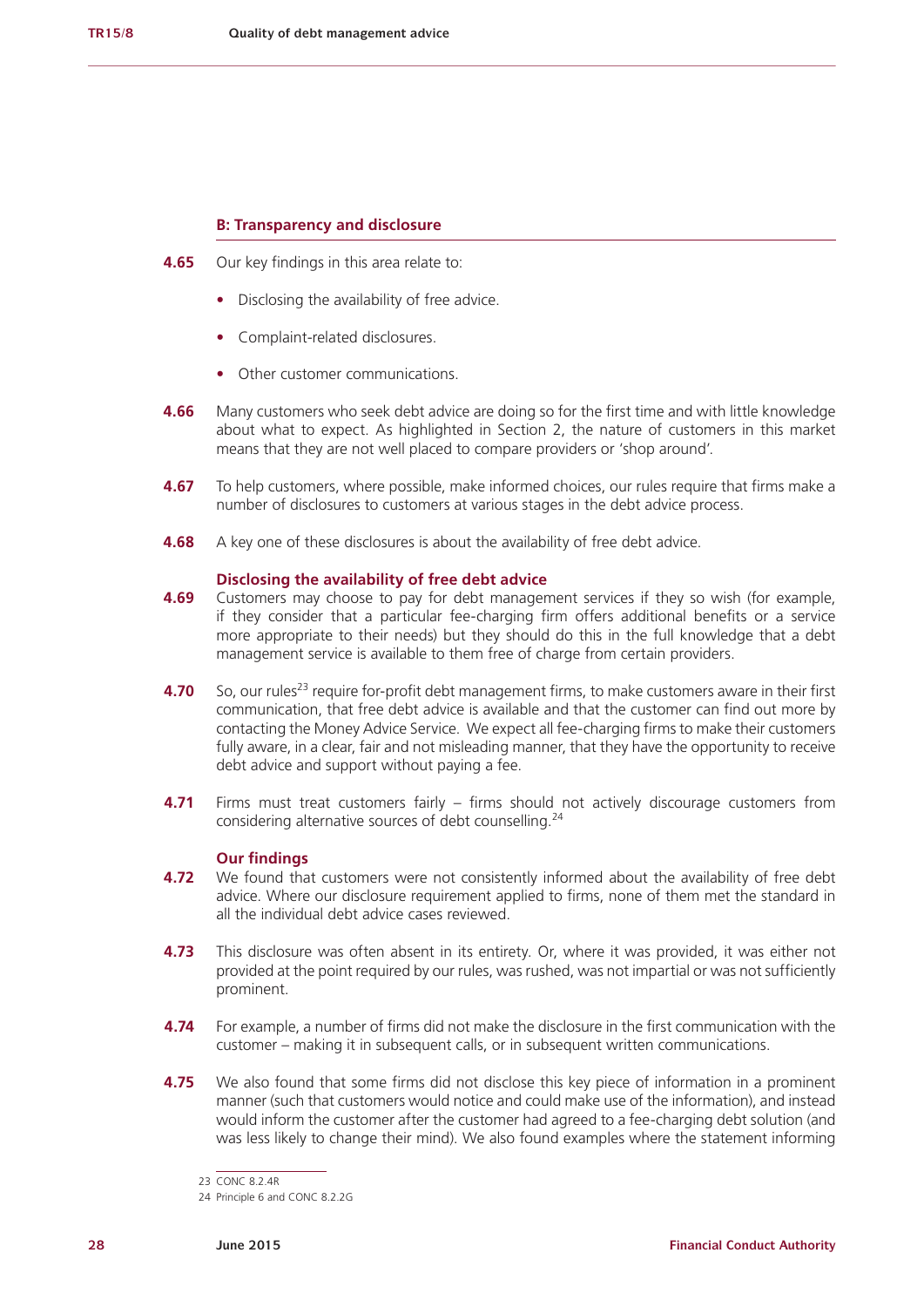the customer of the availability of the free sector was delivered in a very rushed and incoherent manner, typically in a lengthy statement combined with other legal and regulatory disclosures.

**4.76** We also observed staff from fee-charging firms providing unbalanced, inaccurate and disparaging information about the free sector. Some staff informed customers that the free sector was "owned by the banks"<sup>25</sup> and that the customer should only use the free sector if "they were prepared to do all the work themselves".

#### **Complaint-related disclosures**

- **4.77** An assessment of firms' complaint-handling processes was outside the scope of this review. We did, however, assess how firms described their complaints processes as part of our review of customer-facing documentation.
- **4.78** We found a number of failings relating to compliance with our Dispute Resolution: Complaints (DISP) sourcebook. These included:
	- **•** Firms with two stage complaints-handling processes in place, despite this being abolished in 2012.26 This process is inherently prone to misuse, as the Financial Service Authority's review of complaints handling in banking groups<sup>27</sup> identified. This is because it can incentivise firms to deal with complaints unfairly at the first stage on the assumption that only a small number of complainants will take their complaint further.
	- **•** Firms establishing barriers to complaining, for example by insisting that customers make a complaint in writing. This approach may deter customers from raising a complaint.
	- **•** Firms referring customers who were dissatisfied with the outcome of their complaint to their trade association, rather than referring the customer to the Financial Ombudsman Service.

#### **Other customer communications**

- **4.79** Firms are obliged under our rules to ensure that they communicate information to consumers in a way which is clear, fair and not misleading. $^{28}$
- **4.80** Firms must also ensure that, in accordance with Regulation 7 of the Unfair Terms in Consumer Contracts Regulations, their contracts are expressed in plain, intelligible language and do not contain unfair terms. This helps customers to fully understand what they are signing up for, the implications of any potential changes to that contract, and the service that will be provided by the firm.
- **4.81** During our review, we found examples of firms' communications with customers that were potentially misleading and difficult to understand – particularly considering the vulnerable nature of their customer base. We also found examples of contract terms likely to be unfair which we have required firms to address.
- **4.82** Firms must ensure that they have regard to the information needs of their customers and provide information that is clear, fair and not misleading.

<sup>25</sup> Referring to the 'fair share' funding model described in paragraph 2.11

<sup>26</sup> The 'two-stage' complaint-handling process was abolished in 1 July 2012; this meant a firm's first response will be its final response.

<sup>27</sup> Review of complaint handling in banking groups, FSA report (April 2010)

<sup>28</sup> Principle 7 and CONC 3.3.1R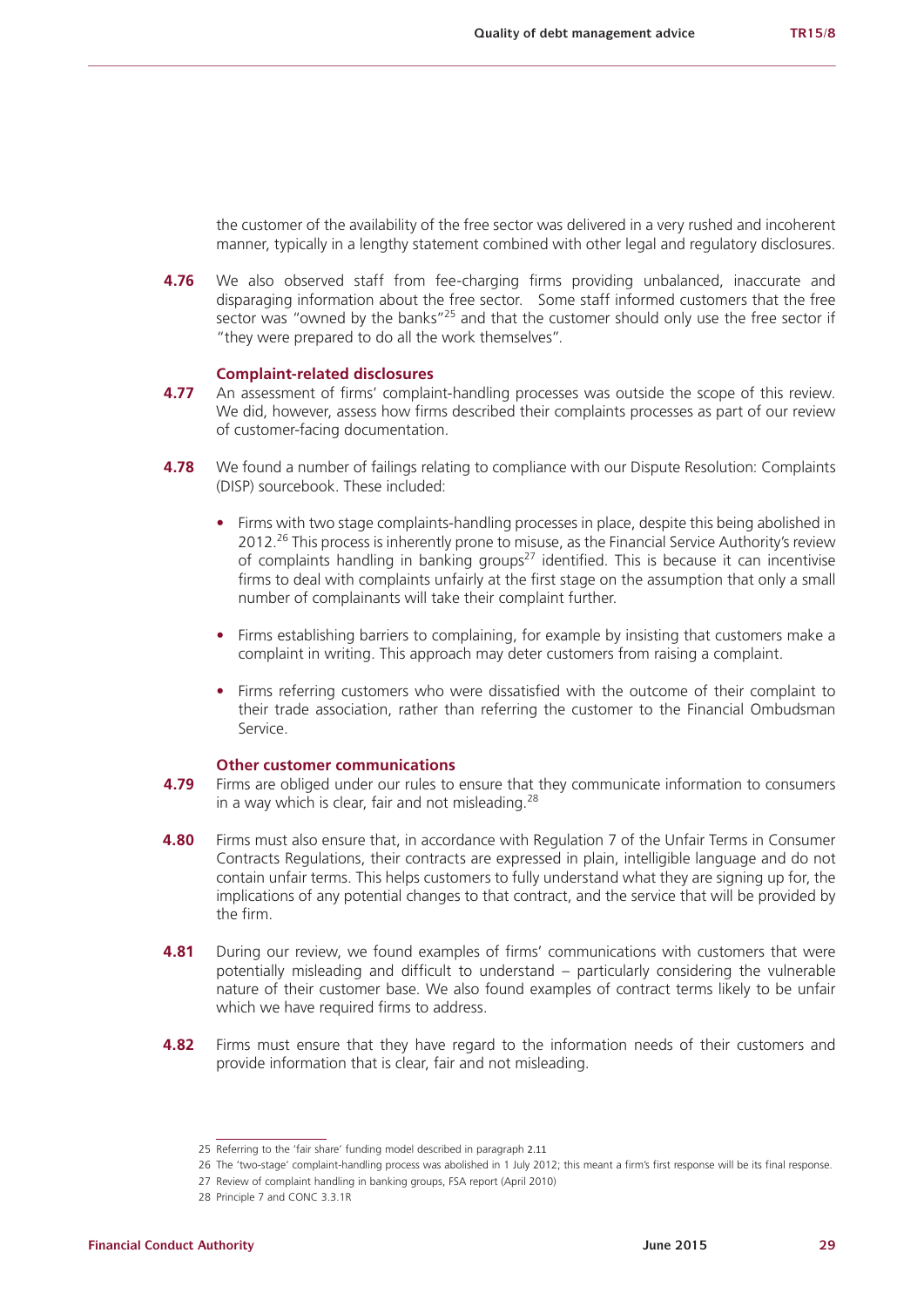# **Example – failing to provide clear, fair and not misleading information about the nature of the service provided**

A customer had recently applied online for a loan to consolidate their debts - and was unsuccessful. A firm that provided debt management services purchased the customer's details (from the lender the customer applied to) and contacted the customer explaining they were making contact in relation to their recent loan application.

Throughout the conversation with the customer, the firm used loan-related terminology, such as 'consolidation plan' and consolidating into 'one monthly payment' rather than making it clear that they were discussing a debt management plan.

#### **C: Cross-selling and incentives**

#### **Cross-selling of other products to debt management customers**

- **4.83** Most of the firms we reviewed offered additional products and services to their customers alongside their core debt advice and debt solutions proposition. These were either offered by the debt management firm itself or through referrals to other providers (often within the same group). These included:
	- **•** Bank accounts (often with an account fee).
	- **•** Payment Protection Insurance (PPI) reclaims.
	- **•** Insurance products to protect DMP payments.
	- **•** Utility switching (e.g. gas, electric).
	- **•** Insurance switching (e.g. life, car, house insurance).
- **4.84** We have seen in other financial services sectors that customers are less focused on the value and suitability<sup>29</sup> of 'secondary' or 'add-on' products and this is likely to be even more the case in the debt management sector where the primary product (i.e. help with debt) is very much a distress purchase.
- **4.85** Customers of debt management firms can be susceptible to influence and, as we have demonstrated in other parts of this report, may make irrational or inappropriate choices to obtain help with their debts. This may include purchasing other products if they feel it is 'part of the package' of getting help.

<sup>29</sup> Market Study MS14/1 - General Insurance add-ons: Provisional findings of market study and proposed remedies – March 2014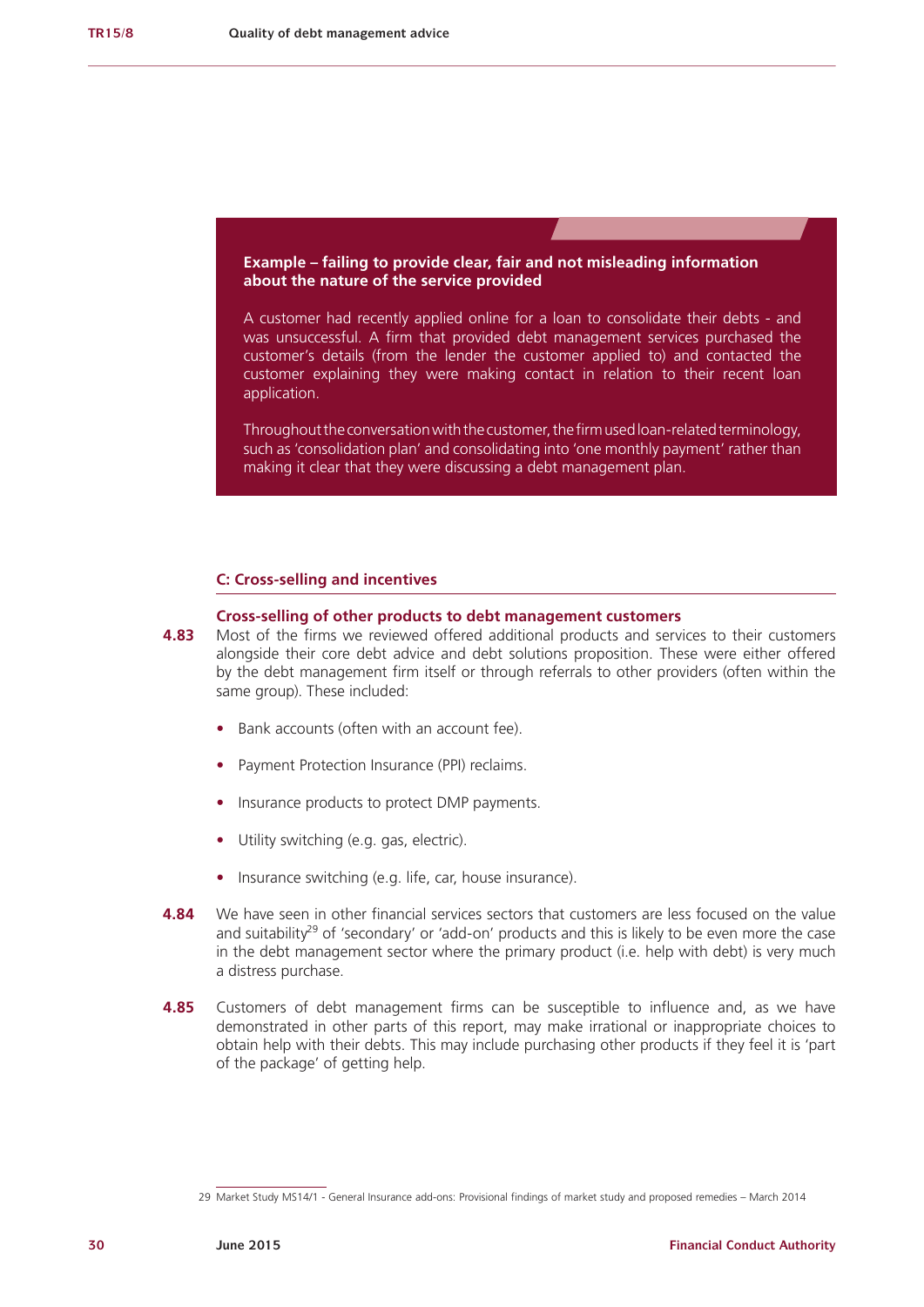- **4.86** The sale of an additional product often reduces the customer's disposable income and, therefore, the amount available to repay to creditors. As a minimum, this extends the length of time the customer is in debt. $30$
- **4.87** To help satisfy themselves that customers were being treated fairly, some of the firms in our sample had implemented a policy of only selling (or recommending) additional products or services to customers where this had the effect of reducing their expenditure and, so, increasing their disposable income.
- **4.88** Firms undertaking FCA-regulated activities, including debt management firms, must comply with our rules. This includes treating their customers fairly and taking reasonable steps to ensure the suitability of any advice they provide.<sup>31</sup>
- **4.89** We found, however, that in some cases, the suitability assessments and controls relating to sales were not sufficient to mitigate the risks to consumers.
- **4.90** We also identified cases where an additional product was sold, following the recommendation of a debt solution, but the cost of the additional product was not factored into the customer's income and expenditure assessment. This resulted in a failure to carry out a reasonable and reliable assessment of the customer's financial position and affected the affordability of the recommended solution.



A customer approached a firm to seek help with their debts of around £27,000. The firm assessed the customer's financial situation and calculated a disposable income of £90pm, taking into account the firm's fees; it would take the customer approximately 37 years to clear their debt.

The firm also sold the customer a fee-charging bank account at £14.50pm. This was not taken into account when calculating the £90pm disposable income, therefore reducing the amount the customer had available to pay towards their debts (to £75.50pm), and increasing the length of the debt management plan by an additional 10 years. This was not discussed with, or explained to, the customer to enable them to make an informed decision about the additional product.

**4.91** We expect firms to treat customers in debt fairly. This includes not exploiting their vulnerable circumstances to make a profit. Debt management firms must take reasonable steps to ensure the advice they provide, and the products and services they sell (whether debt management or otherwise), operate in the best interests of their customers.

#### **Staff incentives**

**4.92** Incentive schemes, if not properly managed, can result in mis-selling or unsuitable advice.

<sup>30</sup> It may also add to the sum of the indebtedness if interest and charges continue to be levied.

<sup>31</sup> Principle 9 and Principle 6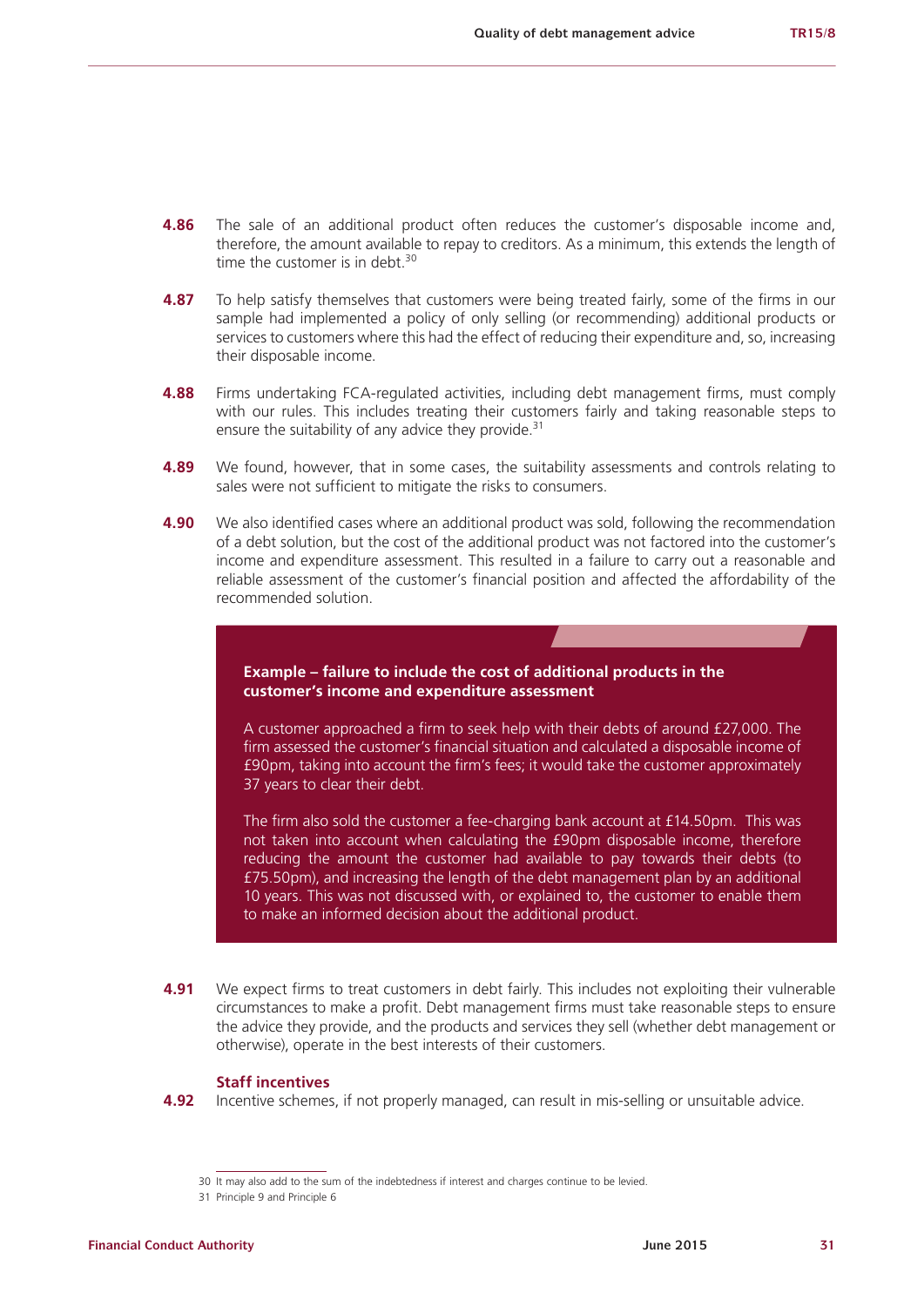- **4.93** We, and our predecessor regulator, the Financial Services Authority, have conducted various pieces of work assessing how firms manage the risks arising from their financial incentives and performance management schemes.<sup>32</sup>
- **4.94** Debt management firms should not unfairly incentivise debt advisers to the extent that an incentive might lead to the firm not acting in the customer's best interests.<sup>33</sup>
- **4.95** We found that most of the firms in our sample operated some form of financial incentive scheme. These either related to the debt solutions offered, additional products – or both.
- **4.96** To help them manage the risks arising from their financial incentives, some firms were changing their incentive schemes to reduce the variable element or include quality measures in the calculation of incentive payments. One firm was in the process of removing all incentives and moving to a salary-only model for its advisers.
- **4.97** We found, however, that some firms' incentive schemes included features that could increase the risk of mis-selling. Firms need effective controls to identify and manage this risk.
- **4.98** As our findings on systems and controls demonstrate (see Section D), firms' control arrangements (particularly quality assurance checks) were not sufficiently robust to mitigate the risks arising from their incentive schemes.
- **4.99** In many fee-charging firms there was evidence of a historic 'sales culture' with a focus on sales rather than the quality of advice. Financial incentives can play a large part in defining this culture and influencing staff behaviours.
- **4.100** We recognise the efforts that some of the firms were taking to move towards an advice culture that is focused on achieving better outcomes for customers. Senior management must ensure that cultural change is driven from the very top of the organisation.
- **4.101** In view of our findings from this work, and other supervisory work in the consumer credit sector, we announced in our 2015/2016 Business Plan that we would undertake a thematic review assessing staff incentives and remuneration in consumer credit firms.<sup>34</sup>

#### **D: Systems and controls**

- **4.102** Our key findings in this area relate to:
	- **•** Governance and risk management
	- **•** Quality assurance
	- **•** Compliance arrangements
	- **•** Management information
	- **•** Record keeping

<sup>32</sup> [www.fca.org.uk/news/tr14-4-risks-to-customers-from-financial-incentives](https://www.fca.org.uk/news/tr14-4-risks-to-customers-from-financial-incentives)

[www.fca.org.uk/news/guidance-consultations/gc15-1-risks-to-customers-from-performance-management-at-firms](https://www.fca.org.uk/news/guidance-consultations/gc15-1-risks-to-customers-from-performance-management-at-firms) 33 CONC 8.3.2R & CONC 8.3.6G

<sup>34</sup> [www.fca.org.uk/news/our-business-plan-2015-16](https://www.fca.org.uk/news/our-business-plan-2015-16)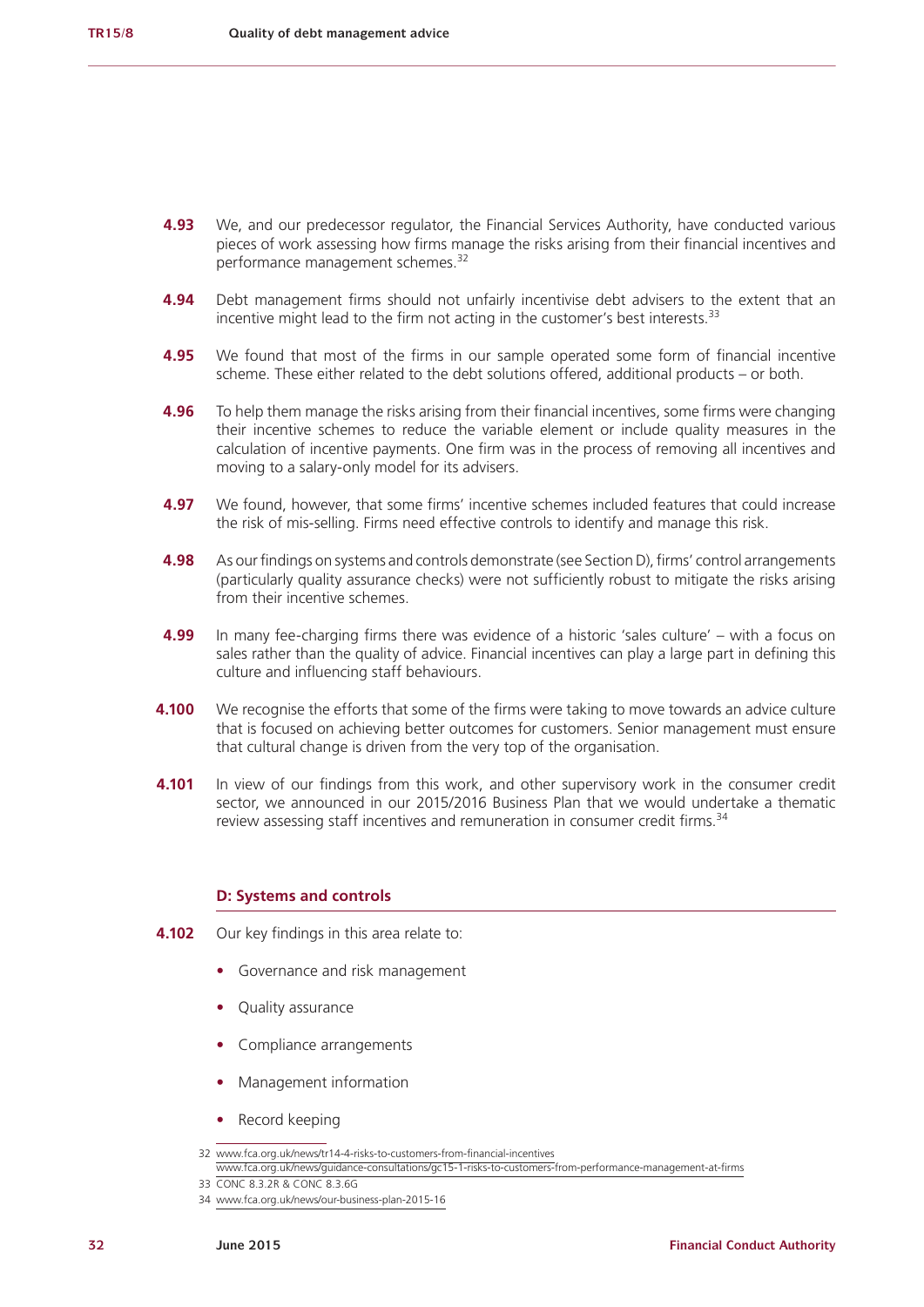#### **Governance and risk management**

- **4.103** Debt management firms are required to have robust governance arrangements and effective processes to identify, manage, monitor and report the risks they are or might be exposed to.<sup>35</sup>
- **4.104** Firms must also establish, implement and maintain adequate policies and procedures sufficient to ensure compliance of the firm including its managers, employees and appointed representatives with its obligations under the regulatory system.36
- **4.105** In general, we found that firms lacked adequate governance and risk management arrangements. In this area in particular, we identified that firms had not adequately prepared for FCA regulation in April 2014. All of the firms in our sample had extensive change programmes underway to deliver governance and control frameworks to meet FCA requirements. These programmes were typically targeted on the date that the firm had to apply for authorisation.
- **4.106** In all the firms we reviewed, the quality of advice provided to customers fell short (to varying degrees) of the standards we expect, and this was in part attributable to governance and risk management processes that either did not identify, or did not effectively address, the risk that the firm may provide unsuitable advice.
- **4.107** Some firms had, however, made recent significant changes. These included, for example, establishing appropriate governance committees, holding regular, documented Board meetings, and establishing compliance and quality assurance functions.
- **4.108** In some cases, these initiatives were too embryonic to determine whether they would be effective in identifying and managing risks. In others, we found that the arrangements were not effective.
- **4.109** Particular areas where we identified failings were quality assurance, compliance arrangements, management information and record keeping.

#### **Quality Assurance**

- **4.110** Most firms had some form of quality assurance (QA) arrangements in place to monitor the performance of staff providing advice. These arrangements were designed to ensure compliance with their obligations under our rules, including CONC.
- **4.111** However, these arrangements were not always achieving what firms intended, for example:
	- **•** QA schemes were often focused on assessing compliance with processes (e.g. adherence to scripts) and not assessing good customer outcomes. Where measures were included on the actual quality of advice or fair treatment of customers, these were sometimes given relatively little weight.
	- **•** The number and proportion of cases assessed being very low. In managing their risks, it is up to firms to determine what is appropriate in terms of the scale and nature of QA arrangements. We found, however, many firms used simple ratios (e.g. X number of calls per adviser, per month). When considered in the context of the number of calls advisers typically dealt with over a period, the number of cases assessed was too low to be an effective control over the quality of advice provided.

<sup>35</sup> SYSC 4.1.1R

<sup>36</sup> SYSC 6.1.1R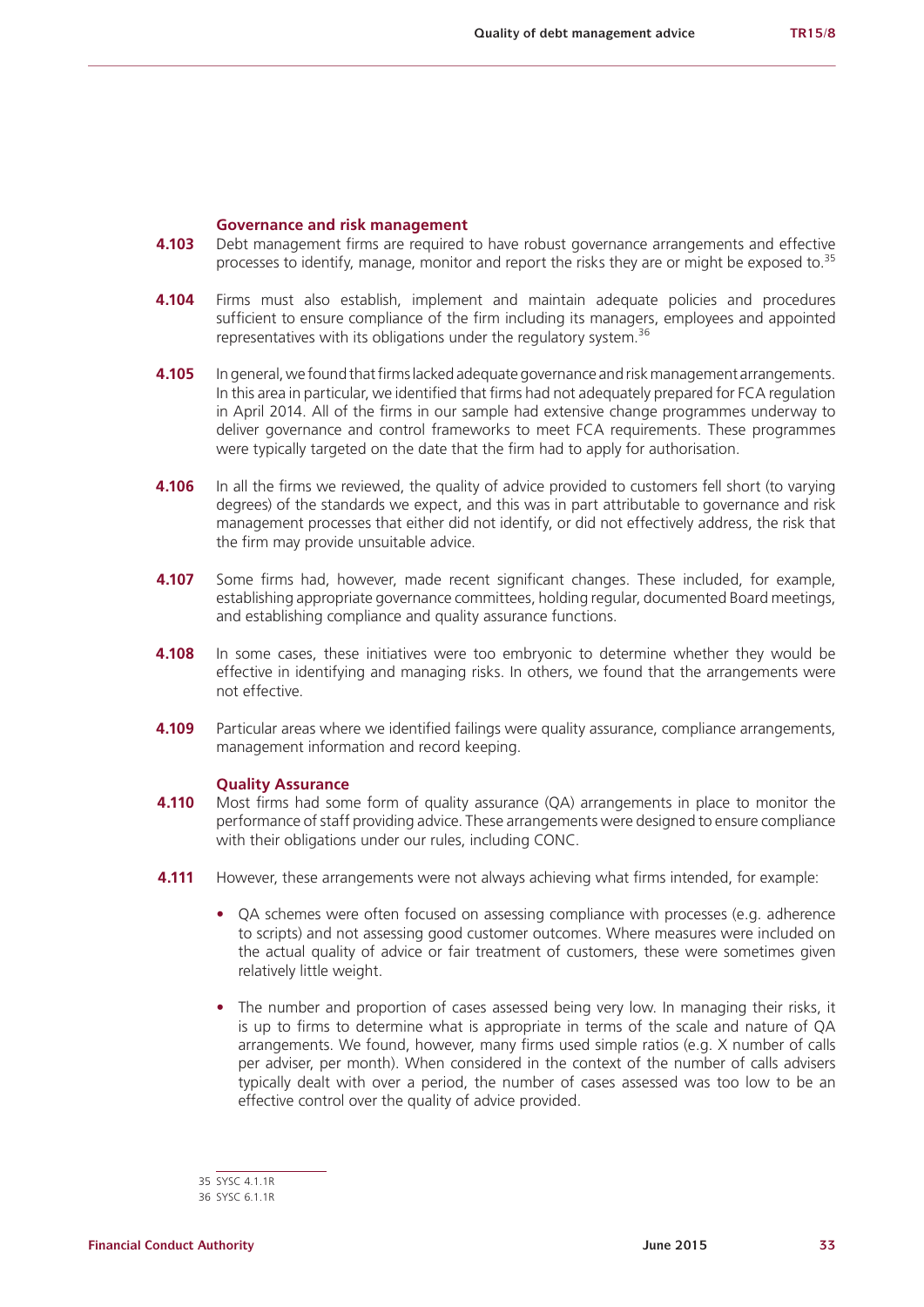**•** Some firms were not effectively reviewing the outcomes of QA checks and conducting root cause analysis to deliver improvements. We saw an example where QA identified common failings across the adviser population but the firm failed to effectively address recurring issues.



A firm's QA process identified issues with the quality of their income and expenditure assessments. This issue continued to recur over many months.

Although the firm made some attempts to address the issue (by reminding staff of procedures) – this continued to be a problem area. The firm failed to undertake robust root cause analysis to investigate the source of the issue which was, in our view, likely to be the firm's staff incentive scheme which provided increased rewards for cases with higher disposable income. As previously demonstrated, customers' disposable income levels can be misrepresented through deficient income and expenditure assessments.

#### **Compliance arrangements**

- **4.112** A firm must establish, implement and maintain adequate policies and procedures sufficient to ensure compliance with its obligations under the regulatory system.<sup>37</sup>
- **4.113** As highlighted above, many firms were still in the process of establishing, or re-organising their compliance arrangements ahead of applying for FCA authorisation. Accordingly, at the time of our review, these firms did not have adequate compliance policies and procedures.
- **4.114** Firms must have appropriate resources for the regulated activities that they carry on.<sup>38</sup> Debt management firms should take account of the need to maintain a permanent and effective compliance function. Further, depending on the nature, scale and complexity of its business, it may be appropriate for a debt management firm to have a separate compliance function.<sup>39</sup> We found that some firms did not have basic compliance functions appropriate to their size and the nature of their business.

#### **Management information**

- **4.115** We expect firms to make use of suitable management information (MI) to monitor the outcomes that they are achieving for customers. This may comprise a range of information of different types, both numeric and descriptive, but it is important that it is forward-looking (enabling management to identify risks to customer outcomes rather than dealing only with known issues) and that it is acted upon when necessary.
- **4.116** In some of our firms, MI was solely focused on commercial measures such as the volume of debt solutions sold and did not include any customer-focused measures.
- **4.117** Other firms had included some information on customer-related matters. Information included complaints data, customer feedback scores, savings achieved for customers, and the results of call monitoring or quality assessments.

<sup>37</sup> SYSC 6.1.1R

<sup>38</sup> COND 2.4

<sup>39</sup> SYSC 6.1.3AG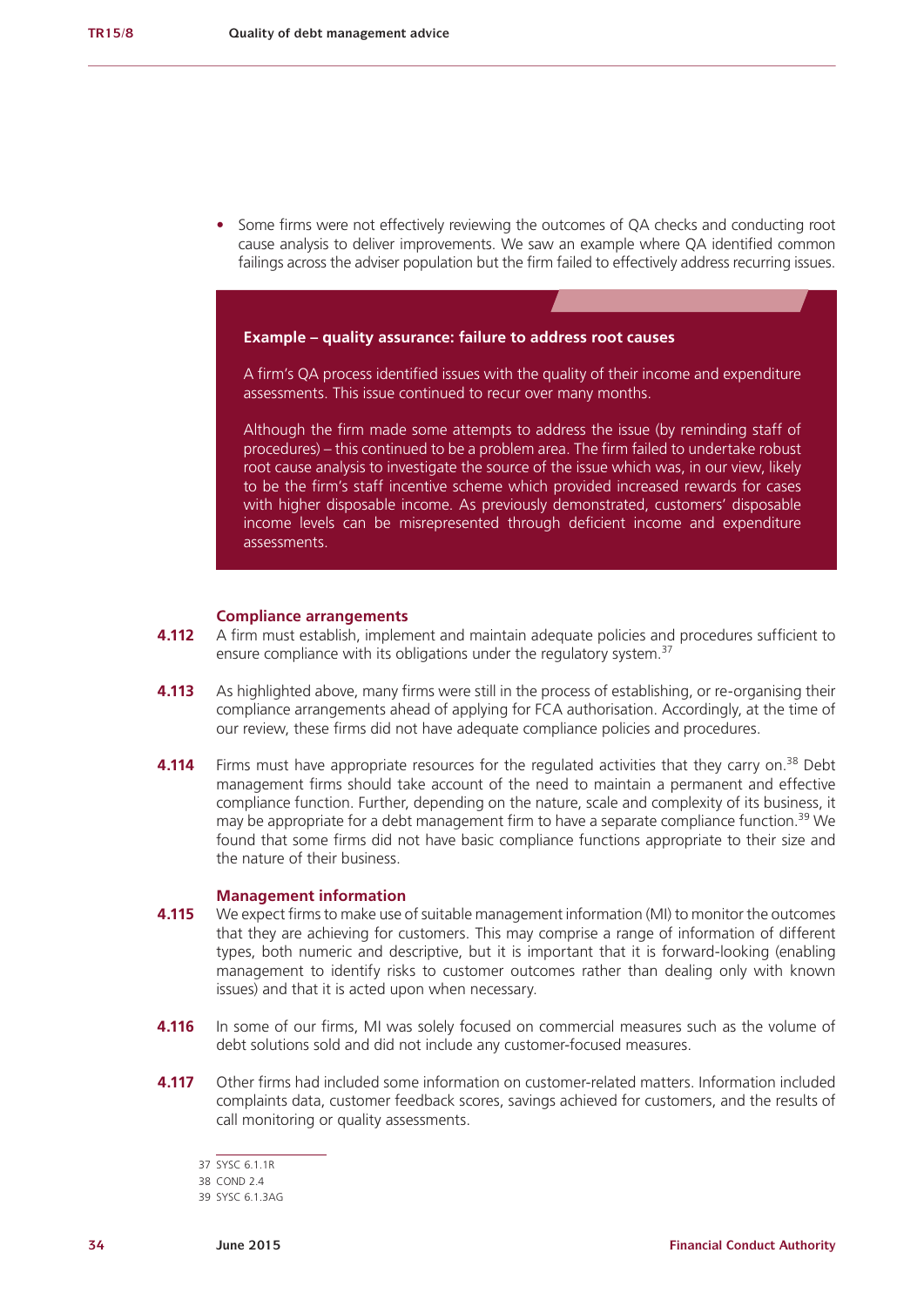**4.118** Firms failed to demonstrate, however, that the information they did have was used effectively to identify potential issues. In all the firms we reviewed we identified issues with the quality of advice provided that had not been identified or highlighted by the firm's MI.

### **Record-keeping**

- **4.119** Firms must keep orderly records. These must be sufficient to enable us to monitor compliance with regulatory requirements and ascertain that the firm has complied with its obligations to customers.<sup>40</sup>
- **4.120** The standard of record-keeping across the firms we reviewed varied considerably. In most cases, firms were able to provide records of advice given to customers including recordings of telephone calls. However, some firms had incomplete or missing records of advice given to some customers, making it impossible for us to monitor the quality of advice provided.
- **4.121** Adequate records need to be kept irrespective of how the advice is transacted. In one case, where advice was provided on a face-to-face basis, the standard of record-keeping fell below the standards we expect.

#### **Example – failure to keep appropriate records**

One firm provided advice on a face-to-face basis. The firm had a relatively detailed 'fact-find' document for advisers – but the level of completion was such that the firm could not demonstrate compliance with our rules. For example, there was insufficient, or no, information retained about the customer's circumstances including the reason for their debt.

There was insufficient oversight provided by management or other control functions to ensure that appropriate information was captured and recorded.

<sup>40</sup> SYSC 9.1.1R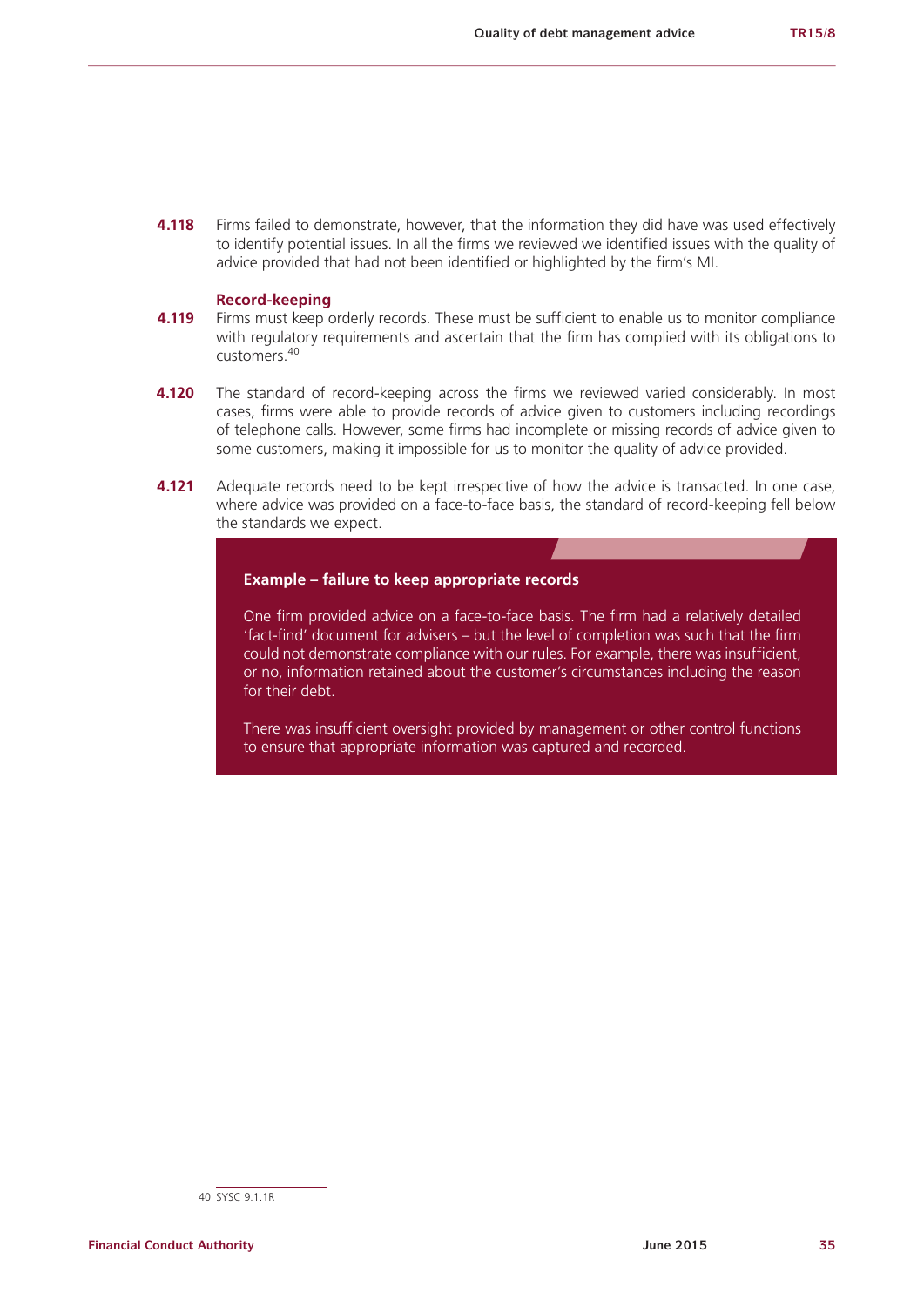# **5. Outcomes and next steps**

- **5.1** The results of our review were very disappointing particularly those that relate to the fee-charging firms in our sample.
- **5.2** We still consider, however, that debt management firms that meet our standards (whether feecharging or free-to-customer) can provide a valuable service to customers struggling with debt.
- **5.3** Our thematic review was focused and provided an in-depth assessment of the quality of advice provided by the firms in our sample – which were varying in nature.
- **5.4** We are now assessing the broader suitability of individual debt management firms more fully as part of our authorisation process (this assessment is currently underway for most for-profit firms).
- **5.5** While we are in the process of making those assessments, we have taken, or are taking the following action regarding the firms in our sample:
	- **•** We provided prompt feedback to our sample firms on areas that they needed to address. Considering the materiality of our findings, we felt that it was not appropriate to wait until we had concluded our review (as is our normal practice) before providing feedback to individual firms.
	- **•** We agreed with one firm that it would cease taking on new business whilst it substantially changed its processes for assessing customers' financial circumstances.
	- We have required that wider past business reviews are undertaken in five debt management firms. These are being overseen by skilled persons appointed under s166 of FSMA with the cost being borne by the firms involved. These reviews will involve providing redress to customers if they have lost out.
	- **•** Two further firms are also undertaking more focused reviews of specific types of advice cases. These may also involve remediation for customers if they have suffered harm.
	- **•** Considering the significant failings, we have also undertaken further supervisory work on two additional debt management firms that were not part of our original sample.

#### **Next steps**

**5.6** As stated above, as part of the ongoing assessment of consumer credit authorisation applications, we will determine, amongst other matters, whether individual debt management firms meet our threshold conditions and therefore, whether they should be granted FCA authorisation.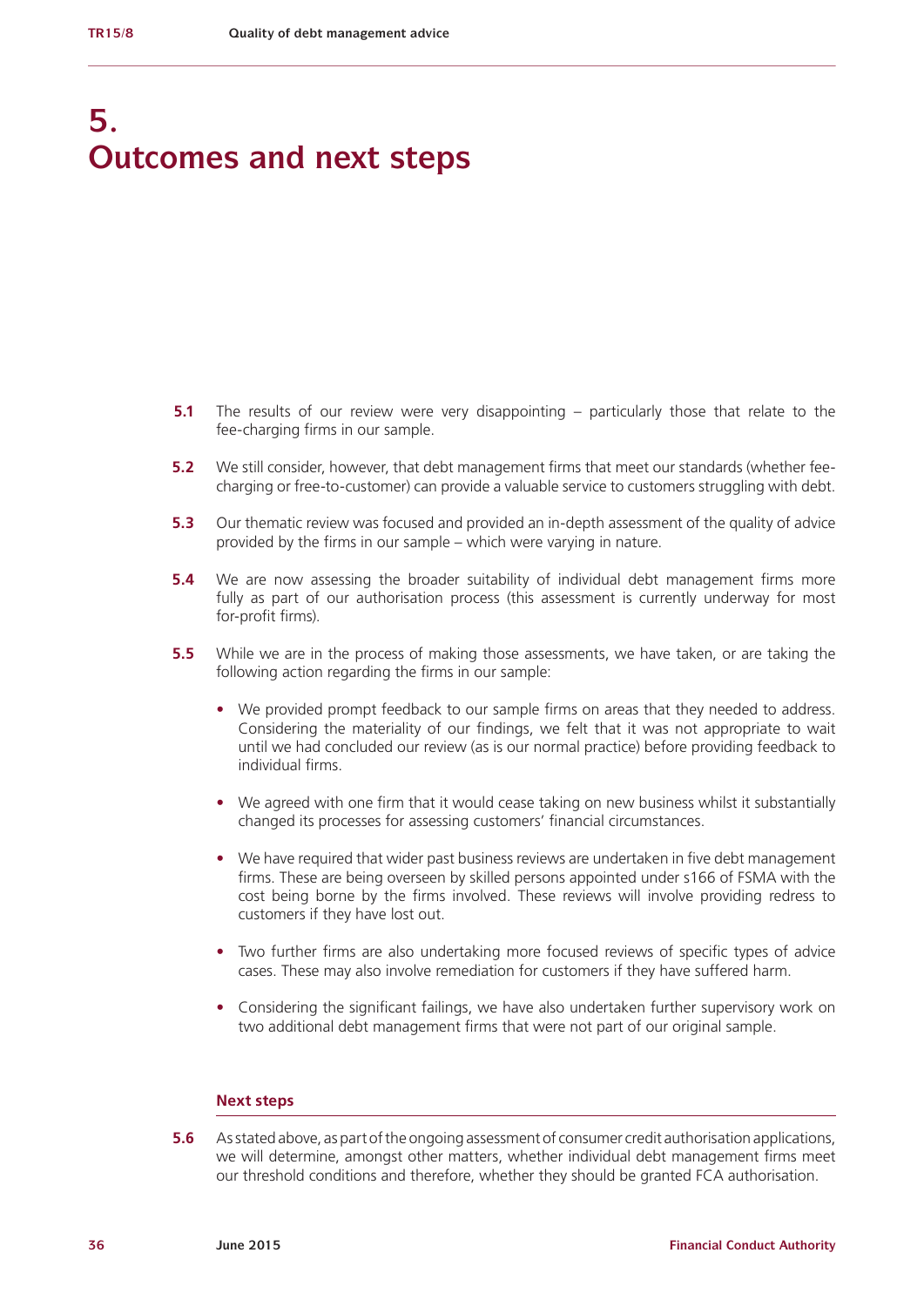- **5.7** Where firms are successful in obtaining authorisation, we will continue to focus on the quality of debt management advice as part of ongoing supervisory work. The findings of our review demonstrate non-compliance with our rules and the previously applicable OFT's Debt Management Guidance. We expect firms to take note of our findings and ensure that they are providing advice to an appropriate standard.
- **5.8** We welcome the recommendations relating to debt advice made by the 'Review of the Money Advice Service' undertaken by Christine Farnish.<sup>41</sup>
- **5.9** It is relevant for this report that in March 2015 the previous Government accepted a recommendation that it reviews '*the legal framework for debt administration, in order to provide consumers who agree to specified debt repayment schemes with a 'breathing space' by freezing interest and charges, and to ensure a fair and appropriate basis for debt repayments to different classes of creditor*.'
- **5.10** The previous Government confirmed that HM Treasury and the Insolvency Service, in close consultation with the FCA, MAS and other stakeholders will undertake an in-depth review of this area  $42$
- **5.11** We would welcome this initiative and look forward to continuing to work in partnership with other organisations, including the Money Advice Service and the Government, to improve outcomes for those consumers who are struggling with debt.

<sup>41</sup> [www.fca.org.uk/your-fca/documents/john-griffith-jones-mas.](http://www.fca.org.uk/your-fca/documents/john-griffith-jones-mas) [https://www.gov.uk/government/publications/review-of-the-money](https://www.gov.uk/government/publications/review-of-the-money-advice-service)[advice-service](https://www.gov.uk/government/publications/review-of-the-money-advice-service)

<sup>42</sup> [www.gov.uk/government/publications/governments-response-to-the-independent-review-of-the-money-advice-service](https://www.gov.uk/government/publications/governments-response-to-the-independent-review-of-the-money-advice-service)